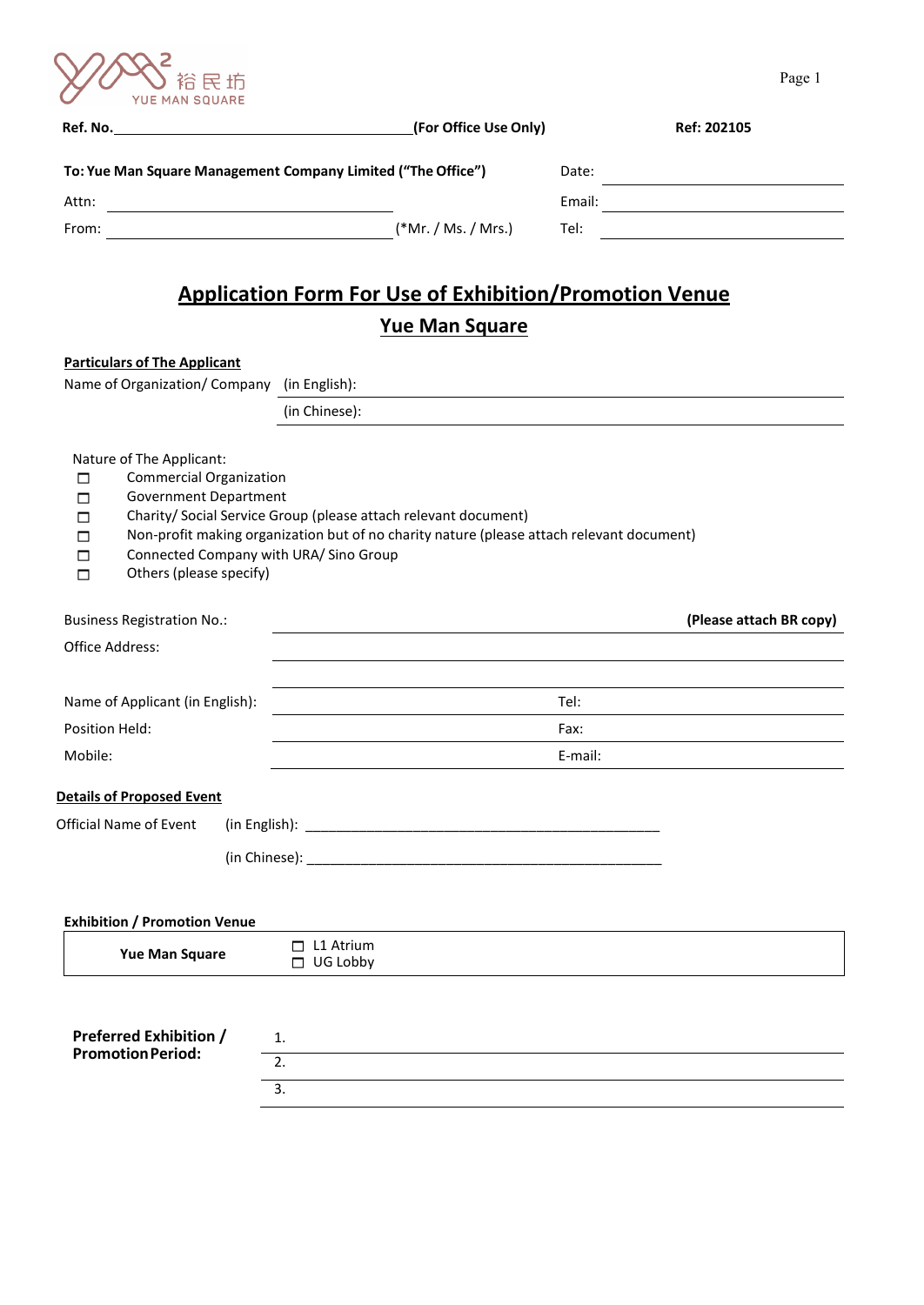

| <b>Nature of Event:</b>         | $\Box$ Sales Exhibition<br>$\Box$ Stage Performance:<br>$\Box$ Charity activity (please specify):<br>$\Box$ Others (please specify): | $\Box$ Exhibition (Product Promotion, no sales involved)<br>Variety Show<br>(Please specify: Debate, seminar, fashion show, variety show etc.) | $\Gamma$ Carnival<br><u> 1989 - Andrea Station Barbara, amerikan personal personal personal personal personal personal personal personal per</u> |  |
|---------------------------------|--------------------------------------------------------------------------------------------------------------------------------------|------------------------------------------------------------------------------------------------------------------------------------------------|--------------------------------------------------------------------------------------------------------------------------------------------------|--|
|                                 | Products/ Theme to be promoted or displayed:                                                                                         |                                                                                                                                                |                                                                                                                                                  |  |
| $\Box$ Others (please specify): | $\Box$ Distribution of Samples $\Box$ Distribution of Printing Materials                                                             | Any special activities to be held in conjunction with the above said event:                                                                    |                                                                                                                                                  |  |
|                                 | Number of personnel to be deployed to control the event:                                                                             |                                                                                                                                                |                                                                                                                                                  |  |
|                                 |                                                                                                                                      |                                                                                                                                                |                                                                                                                                                  |  |
|                                 |                                                                                                                                      | Details of any pre-event publicity (e.g. press release, radio, TV, leaflet, banner, advertisement)                                             |                                                                                                                                                  |  |
|                                 | <b>Particulars of PR/Advertising Agency (if any)</b>                                                                                 |                                                                                                                                                |                                                                                                                                                  |  |
| <b>Official Name of Agency</b>  | (in English):                                                                                                                        |                                                                                                                                                |                                                                                                                                                  |  |
|                                 | (in Chinese):                                                                                                                        |                                                                                                                                                |                                                                                                                                                  |  |
| Office Address:                 |                                                                                                                                      |                                                                                                                                                |                                                                                                                                                  |  |
| Name of Applicant (in English): |                                                                                                                                      |                                                                                                                                                | Tel:                                                                                                                                             |  |

# Mobile: E-mail:

# **Facilities & Equipment Required (Please tick or specify quantity required)**

Position Held: Fax:

| Item                        | Quantity | Item                          | Quantity |
|-----------------------------|----------|-------------------------------|----------|
| $\Box$ Power supply (13Amp) |          | $\Box$ Overnight illumination |          |
| $\Box$ Power supply (63Amp) |          |                               |          |

# **I have read and agree to the (\*must fill in)**

☐ **Terms and Conditions for use of exhibition / promotion venues\*** 

☐ **Personal Information Collection Statement (PICS) (Please refer to Appendix VI)\*** 

# *Note:*

- *1. The Office has absolute discretion to accept or refuse any application.*
- *2. The Applicant shall promote the specified business in the specified format aforesaid Terms and Conditions as approved by The Office. If in the opinion ofThe Office, The Applicant fails to comply with the requirement in the aforesaid sentence, The Office may terminate the permission without notice and no license fee or equipment charge shall be refunded.*
- *3. The use of exhibition/ promotion venue is subject to the attached "TERMS AND CONDITIONS FOR USE OF EXHIBITION/PROMOTION VENUES". The Applicant should read the said terms and conditions thoroughly and carefully. Please call us at 2567 0008 for details if you have any queries concerning them. The Office reserves the right to alter or cancel any approved applications should The Applicant fails to comply with any of the terms and conditions.*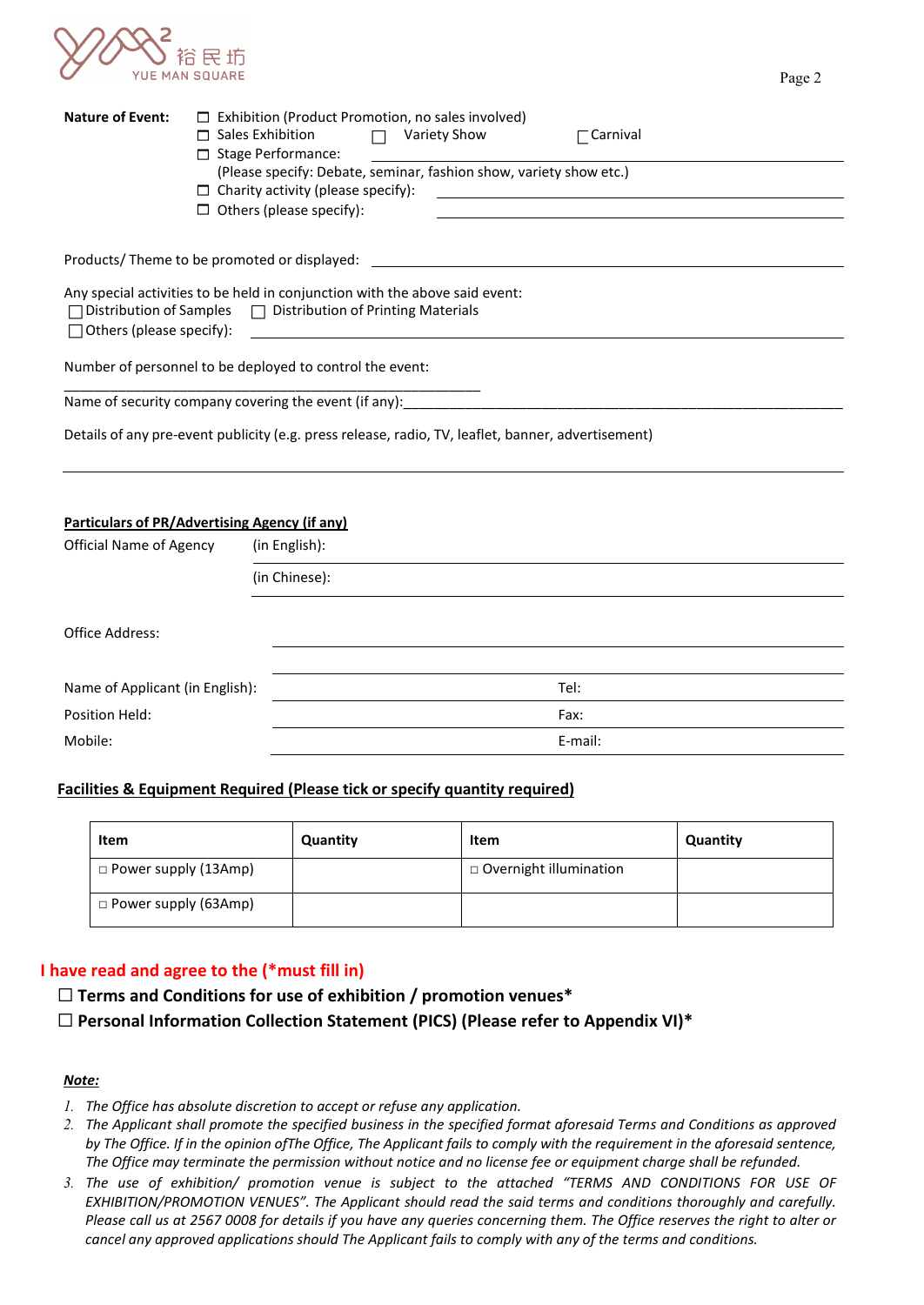

The Applicant confirms that the information herein is true and correct and agrees to be bounded by and undertakes to comply with the attached **"TERMS AND CONDITIONS FOR USE OF EXHIBITION/PROMOTION VENUES"**.

The Applicant understands and agrees to make the following payment in the total sum of HK\$ to **Yue Man Square Management Company Limited** and deliver to The Office at least 14 calendar days before the event commencement date. Post-dated cheque will not be accepted.

i) License Fee HK\$

For and on behalf of

Authorized signature of The Applicant with Company Chop

**Date** 

This form should be sent or emailed to the following office **at least one month** prior to the proposedevent commencement date.

Address: Yue Man Square Management Company Limited Customer Service Centre, L3, Yue Man Square, 33 Hip Wo Street, Kwun Tong, Kowloon Attn: Leasing Marketing & Promotions Department

| <b>Management Approval (For Office Use Only)</b> |                                  |           |
|--------------------------------------------------|----------------------------------|-----------|
| License Fee:                                     | HK\$                             |           |
| <b>Total Amount:</b>                             | HK\$                             |           |
| Confirmed &<br>Accepted by:                      |                                  |           |
|                                                  | (Leasing Marketing & Promotions) | (Leasing) |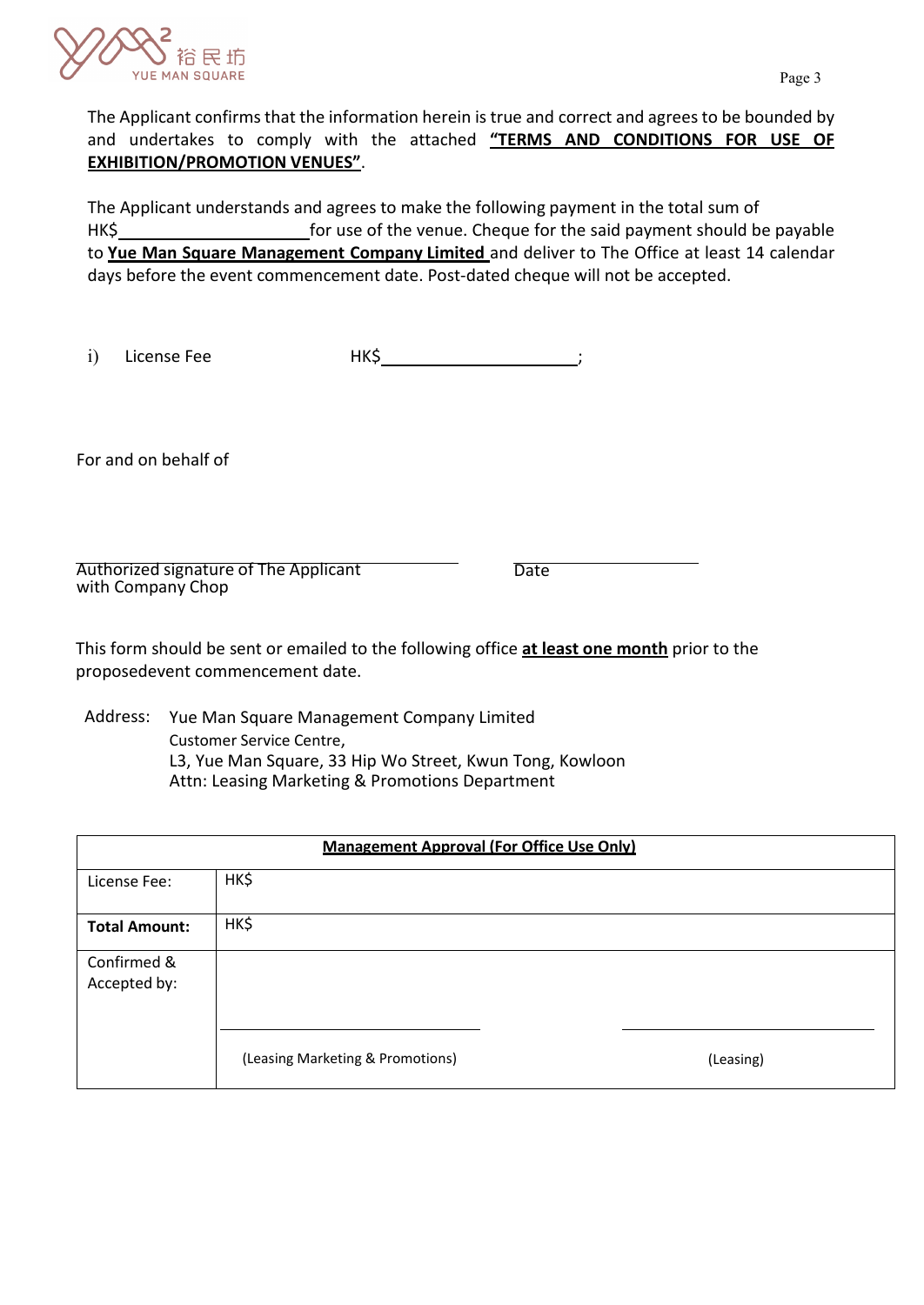

## **TERMS AND CONDITIONS FOR USE OF EXHIBITION/PROMOTION VENUES**

# **1. Application**

- 1.1 Applicant should submit the "Application Form for Use of Exhibition/Promotion Venue" by filling in all the required information with event proposal, proposed event rundown and tentative venue set up layout to Yue Man Square Management Company Limited (hereinafter refer as "The Office") **at least 30 days** before theevent commencement date for further processing by The Office.
- 12 Applicant shall make its own arrangements for the necessary decoration. Finalized layout plan including measurement details, fixtures design or photo with dimension, event backdrop layout, and visual layouts of all displaymaterials and promotionmaterialsshould be submitted to The Office for approval **atleast 14 days** before the event commencement date. Otherwise, The Office reserves the right to cancel the captioned application and forfeit all fees and charges paid in advance.
- 1.3 In case of a stage event, performance or ceremony, a detail programme rundown and guest list of the event should be submitted to The Office for approval **at least 14 days** before the event commencement date.
- 1.4 "Event Information Form" and details of involvement of other parties should be submitted toThe Office by written **at least 14 days** before the event commencement date.
- 1.5 The Office reserves the right to decline any application without any reason.

# **2. Booking Confirmation & Payment**

- 2.1 Unless and until both parties have countersigned the written License Agreement (hereafter refer as "The Agreement") issued by The Office, there is no commitment for The Office to grant to The Applicant the right to use the venue subject to the terms herein contained.
- 2.2 The Agreement must be signed and returned to our management **at least 14 days** before the event commencement date.
- 2.3 Full payment of fees/charges has to be settled **at least 14 days** before the event commencement date. Any delay in payment of the said fees/charges will result in cancellation of the venue booking. Post-dated cheques will not be accepted.
- 2.4 The Applicant shall not transfer, assign, share or part with the possession of the venue(s) and/or equipment(s) to any other party.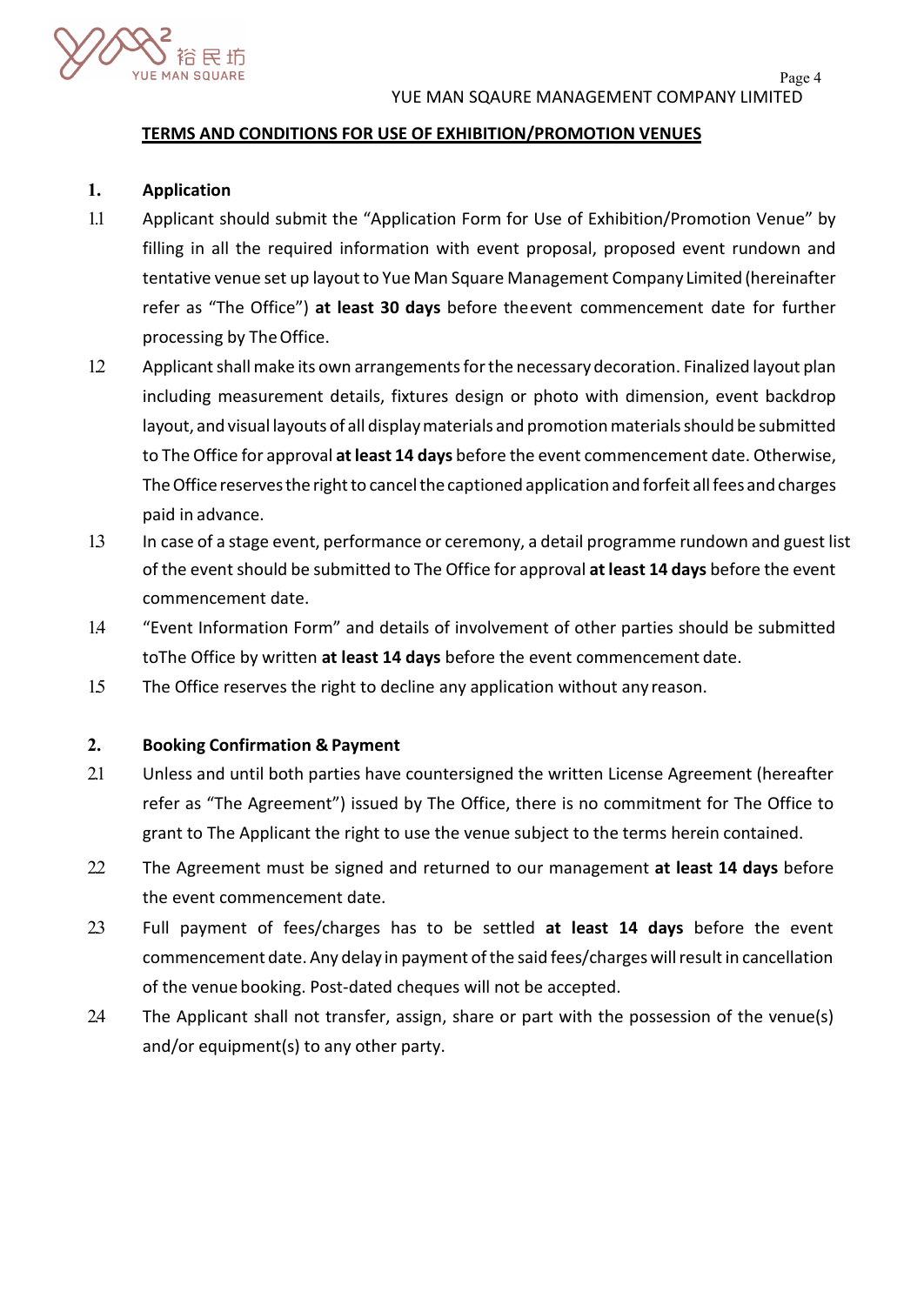

# **3. Event Cancellation**

- 3.1 In the event that The Applicant intends to cancel the booking, a prior written notice to The Office is required. The Applicant will be subject to a forfeiture of 50% of the license fee if the cancellation of booking is made within 7 to 14 days before the event commencement date; and 100% of license fee if the cancellation is made less than 7 days before the event commencement date. The Office reserves the right to revoke the permission for the use of venue should The Applicant fail to comply with any of the terms and conditions herein contained and reserves the right to claim for damages in consequence thereof.
- 3.2 The license charge shall be returned to The Applicant in full, but without interest, if this application is not accepted by The Office within 7 days.
- 3.3 Once the Application is accepted by The Office, if The Applicant fails to take possession of the venue on or before the event commencement date or if The Applicant fails to perform or comply with any of The Applicant's obligation contained herein, The Office shall be entitledat its absolute discretion to forfeit the license charge paid in full and terminate the permission without affecting The Office's other rights and remedies which it is entitled hereunder or underany law.

# **4. Event Time**

4.1 Event time for general exhibition: 10:00am - 10:00pm

# **5. Venue Setting and Dismantling**

- 5.1 The Applicant shall cover the venue with dark red or carpet of any other colour as approved by The Office.
- 5.2 The Applicant shall enter the venue after 00:30am to 9:00am on the event commencement date; dismantling should start only after 10:00pm and move out with all their packed belongingsby 11:59pm on the last day of the event unless with prior written consent of The Office. Separate written application should be made to The Office for any exception to the timeframe.
- 5.3 During move-in and move-out period, The Applicant shall arrange to cover the venue floor with protective materials.
- 5.4 The Applicant is required to sign an undertaking for protection of the venue from damage before moving in and shall be liable to any damage caused to the structure or other fittings and equipment in the venue.
- 5.5 The Applicant is required to inform on-site Property Officer or designated person prior to set-up or dismantling ofthe event setting.
- 5.6 Person-in-charge of The Applicant's contractor must collect working pass for all workers from the Customer Service Centre before moving in the venue.
- 5.7 The Applicant must apply the permission from The Office by returning the Appendix II if the venue setting and dismantling involve any jobs working at height. Otherwise, relevant work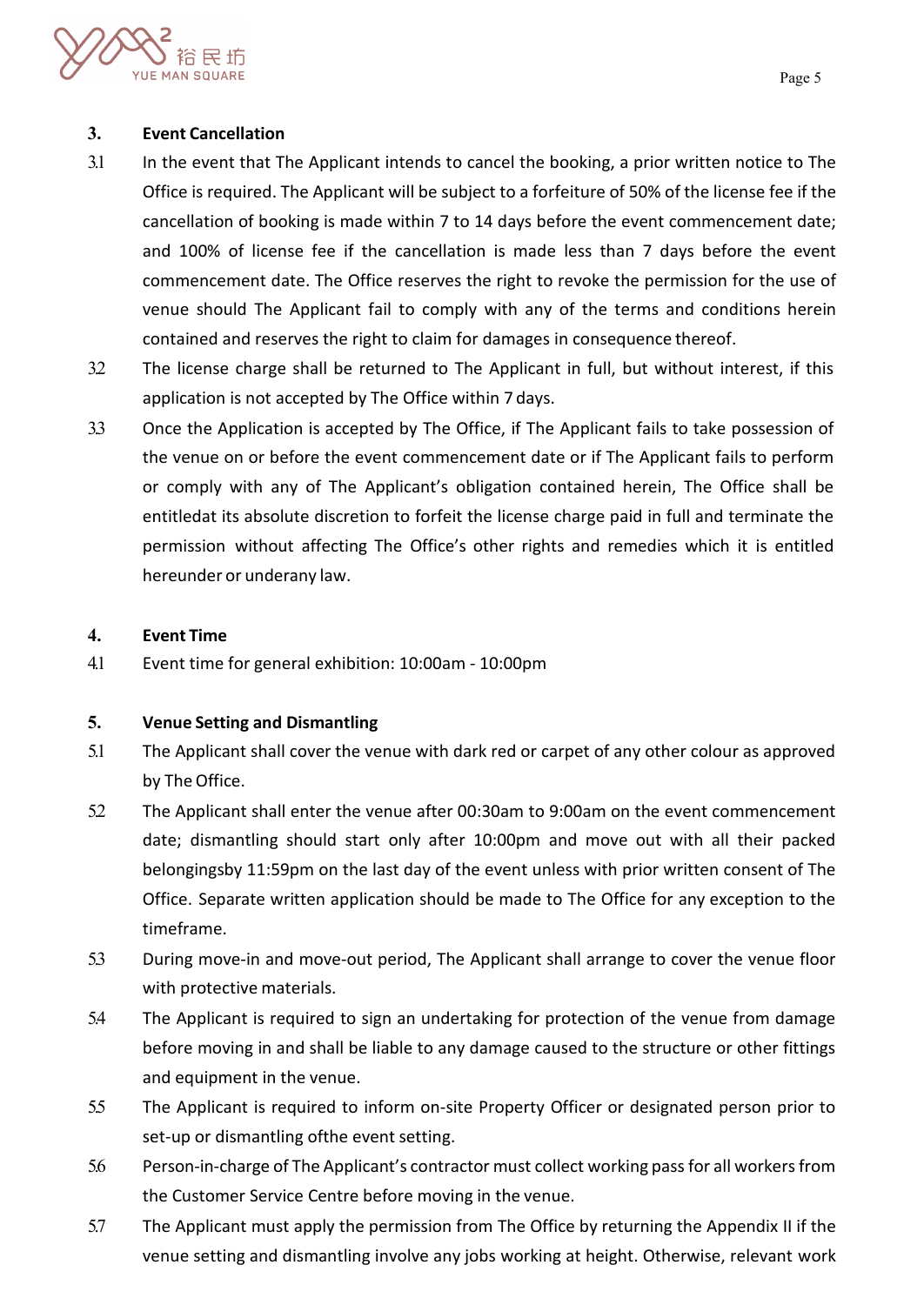

at height will not allowed.

- 5.8 Only Cargo lifts shall be used for delivery of goods.
- 5.9 No trolley with iron wheels shall be used within the shopping mall.
- 5.10 No storage will be provided for The Applicant or his contractor(s).
- 5.11 The Applicant shall and shall procure its contractors, agents, employees to obey and comply with all instructions and directions in respect of the setup and/or dismantling reasonably given by The Office and its staff.

# **6. Operation**

- 6.1 The Applicant shall be responsible for maintaining order and crowd control throughout the event.
- 6.2 All activities must be confined to the venue. No goods, decorations or publicity materials shall be put outside the venue.
- 6.3 No hanging of banners, posters and other POPs on wall, barriers or window is allowed. All displayed materials should not cause any blockage to shop front of any tenants.
- 6.4 The Applicant shall not carry out any illegal or immoral activities at, in, on or upon the venue nor sell or promote any illegal products or products not specified in the approved application. The Office shall have the absolute right to remove from the venue any products, which are considered by The Office at its absolute discretion, unfit for the venue and which The Applicant has failed to remove upon demand by The Office. The Applicant shall indemnify The Office for all loss or damages arising from all and any activities or display of The Applicant.
- 6.5 The on-site staff hired by The Applicant should stay within the venue during the promotion/ exhibition unless prior approval has been sought from The Office.
- 6.6 The Applicantshallset audio-visual equipment at a volume levelthat will not create any noise nuisance or inconvenience to the public or nearby tenants. The Office has the right to demand and The Applicant shall upon such demand make adjustments on the sound volume to an acceptable level. The Applicant shall comply with the [Noise Control Guidelines for Music,](https://www.epd.gov.hk/epd/sites/default/files/epd/english/environmentinhk/noise/help_corner/files/a_entgui_e.pdf) Singing [and Instrument Performing Activities](https://www.epd.gov.hk/epd/sites/default/files/epd/english/environmentinhk/noise/help_corner/files/a_entgui_e.pdf) issued by Environmental Protection Department at all times.
- 6.7 The Applicant undertakes not to do anything whatsoever that may cause fire risk or other hazards or that may be of nuisance in Yue Man Square.
- 6.8 The Office has the right to demand and The Applicant shall upon such demand cause stoppage or cancellation of the event should, in the opinion of The Office, a safety hazard is posed or is likely to pose to the public.
- 6.9 The Applicant shall observe all rules and regulations from time to time prescribed by The Office for the proper management and maintenance of the Yue Man Square.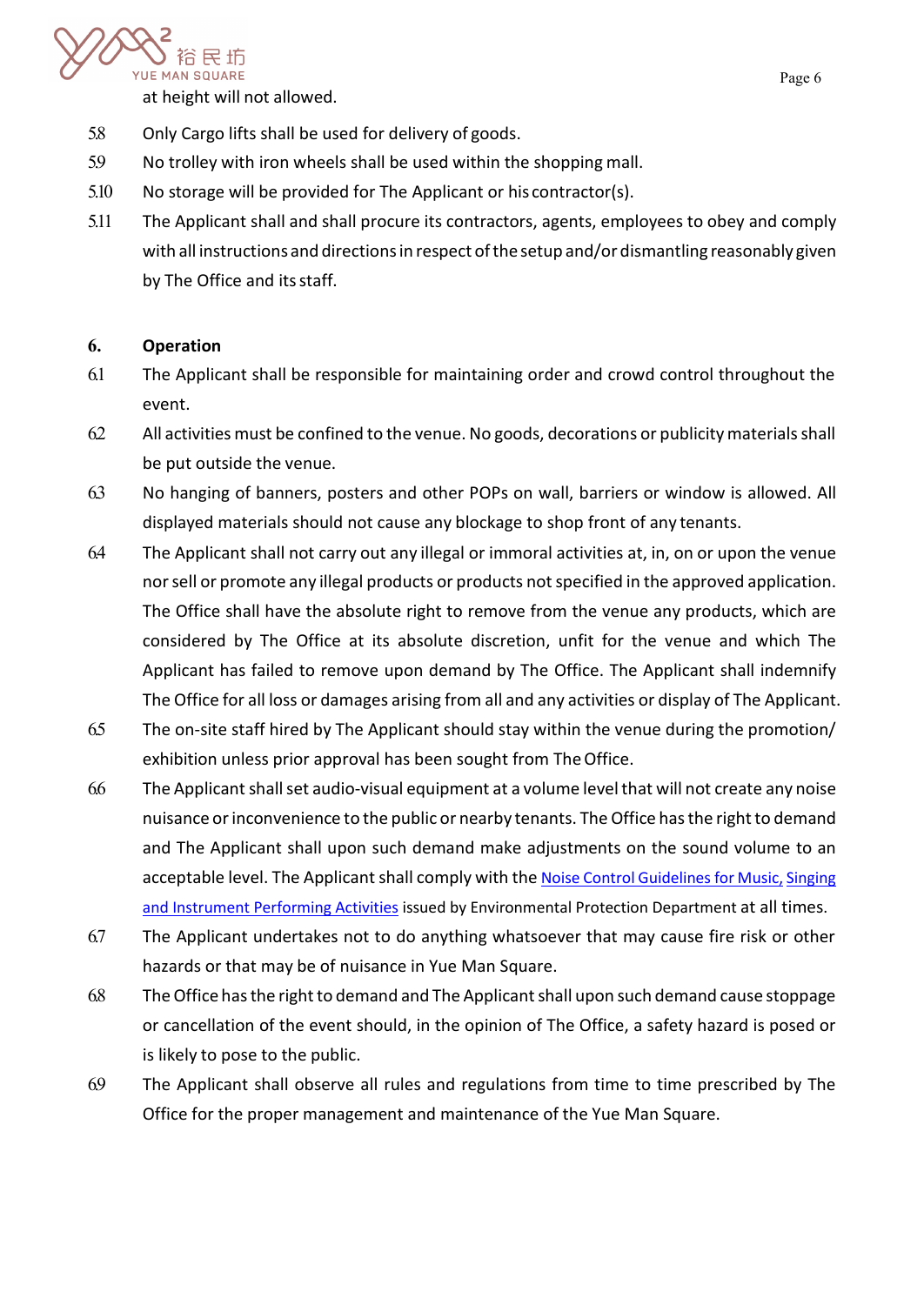

# **7. Safety of Merchandise & Decorations**

- 7.1 The Applicant must take all precautions to protect their goods & decorations displayed or placed at the venue from any loss or damage and The Office shall not be responsible for any loss or damage of The Applicant's properties irrespective of the cause thereof whether during the event, venue setting or dismantling period.
- 7.2 No goods or decorations are allowed to place under the fire shutters.
- 7.3 The Applicant is suggested to employ security guard(s) from companies as approved by The Office to look after their setting and goods during the night and The Office is not responsible for any security or safety of such setting and goods.

# **8. Power Supply & Telephone Line**

- 8.1 The Applicant shall employ a licensed electrician to connect electricity in the presence of representative of The Office.
- 8.2 The Applicant will be responsible for arranging telephone/ cashier line if needed by The Applicant.

# **9. Insurance & License**

- 9.1 The Applicant shall take out and maintain throughout the event and setup period at his own costs insurance for public liability and all risks on their properties including goods and decorations in respect of the event and the setup. The Applicant shall indemnify and keep The Office indemnified against all actions, proceedings, demands, costs, expenses and claims whatsoever by any third party causing by or arising from the act, omission, neglect or default of The Applicant, his contractors, employees, servants, agents, invitees, licensees, visitors or customers.
- 92 The Applicant shall obtain at his own costs all necessary approvals or licenses from the Government or other related authorities including CASH, IFPI or HKRIA etc. for all activitiesof the event.

# **10. Cleaning**

- 10.1 The Applicant shall keep the venue in good, clean and tidy condition and never leave any packing or wrapping materials e.g. carton boxes elsewhere during and after the event.
- 10.2 All goods and exhibit items should be covered with clean and tidy red cloth after event hours.
- 10.3 All carton boxes and miscellaneous items must be placed carefully and kept out of public view during the event
- 10.4 All rubbish or unwanted things should be disposed at the refuse collection point.
- 10.5 Upon expiry or revocation of the permission, The Applicant shall remove all his properties and belongings and surrender the venue in a clean tidy and proper condition to The Office's reasonable satisfaction. A cleaning charge of HK\$1,000 will be imposed on The Applicant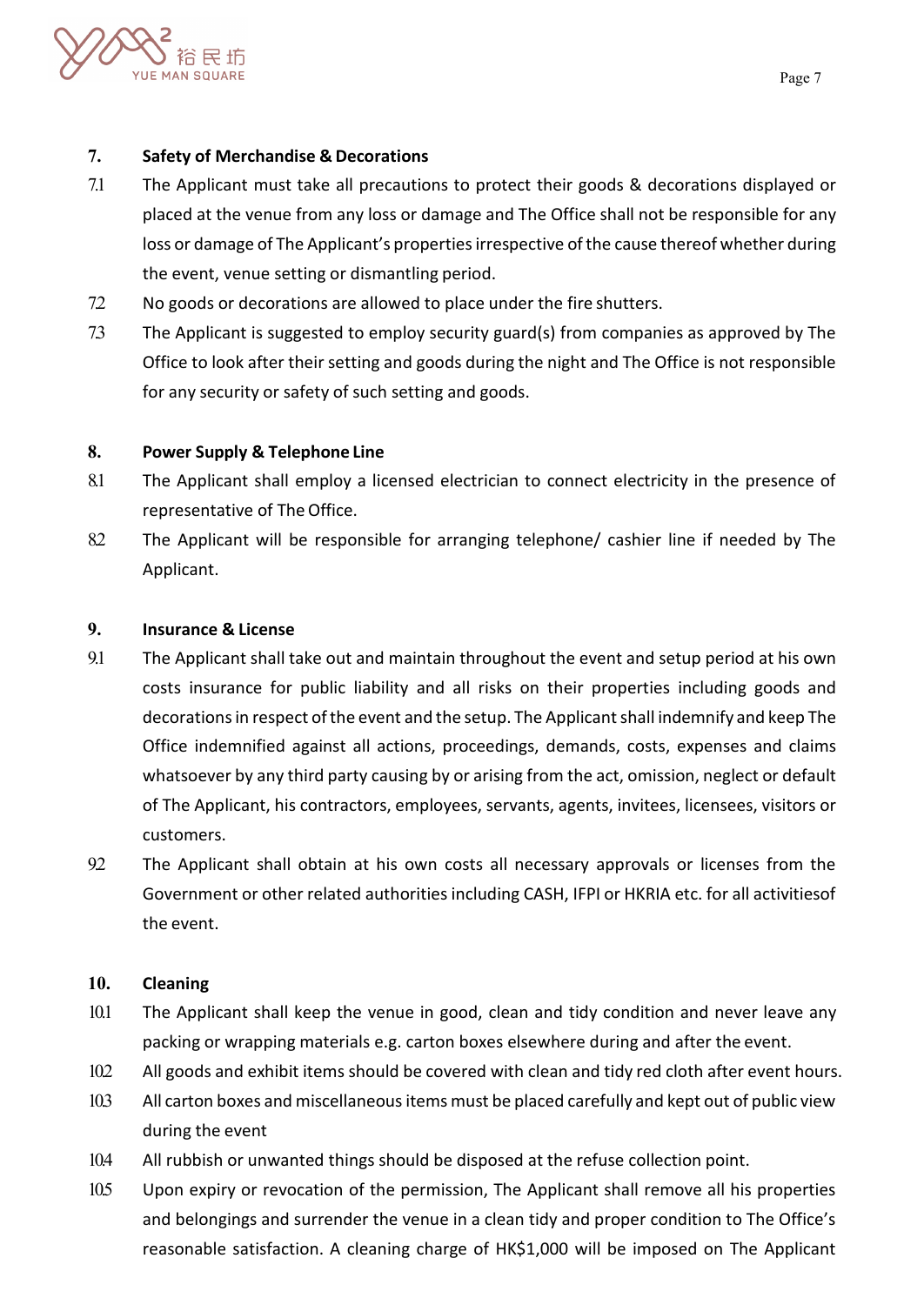

Page 8 should The Applicant leave the area with garbage or in a condition that, in the opinion of The Office, requires cleaning service.

# **11. Arrangement for AdverseWeather**

- 11.1 Special arrangement will be made due to adverse weather. When the typhoon signal No.8 or above, or a black rainstorm is hoisted before 12 noon on the event day, so as to render unfit forcontinuation of the event, The Applicant may then apply to The Office for rescheduling the event subject to the final decision at its discretion of TheOffice.
- 11.2 If typhoon signal No.8 or above, or a black rainstorm is hoisted after 12 noon on the event day, The Applicant is not entitled to reschedule the event nor any compensation whatsoever as a result thereof.

# **12. Force Majeure**

12.1 If the event is cancelled due to force majeure, The Applicant shall have no claims for compensation whatsoever against The Office or for refund of the license fee or equipment chargeor any part thereof.

## **13. Charity Organization**

13.1 Any Applicant who applies to use the venue for fund-raising or charity sales must submit the application with a valid license for such purpose from the related Government Department for prior checking.

**The Office reserves the right at its discretion to and The Applicant shall upon request by The Office stop any activity that infringes the terms and conditions as stated in the Application Formfor Use of Exhibition/Promotion Venue, including the terms and conditions herein contained.**

**The Office has the right to alter, cancel, withdraw or revoke any approval/permission for the application without any cause by giving written notice to The Applicant. The Applicant shall notbe entitled to any compensation whatsoever for any loss, damages, costs and expenses as a resultof the alteration, cancellation, withdrawal or revocation. In case of cancellation, withdrawal or revocation or if the alteration is not acceptable to The Applicant, any license fee, equipment and other charges which have already been paid to The Office shall be returned to The Applicant after deducting all expenses which have been incurred by The Office on behalf of The Applicant in relation to the application or the event or any incidental matters, if any.**

**Enquiry:** Leasing Marketing & Promotions – Yue Man Square Tel: (852) 2567 0008 Email: promotion@yuemansquare.hk

Effective: 2 June, 2021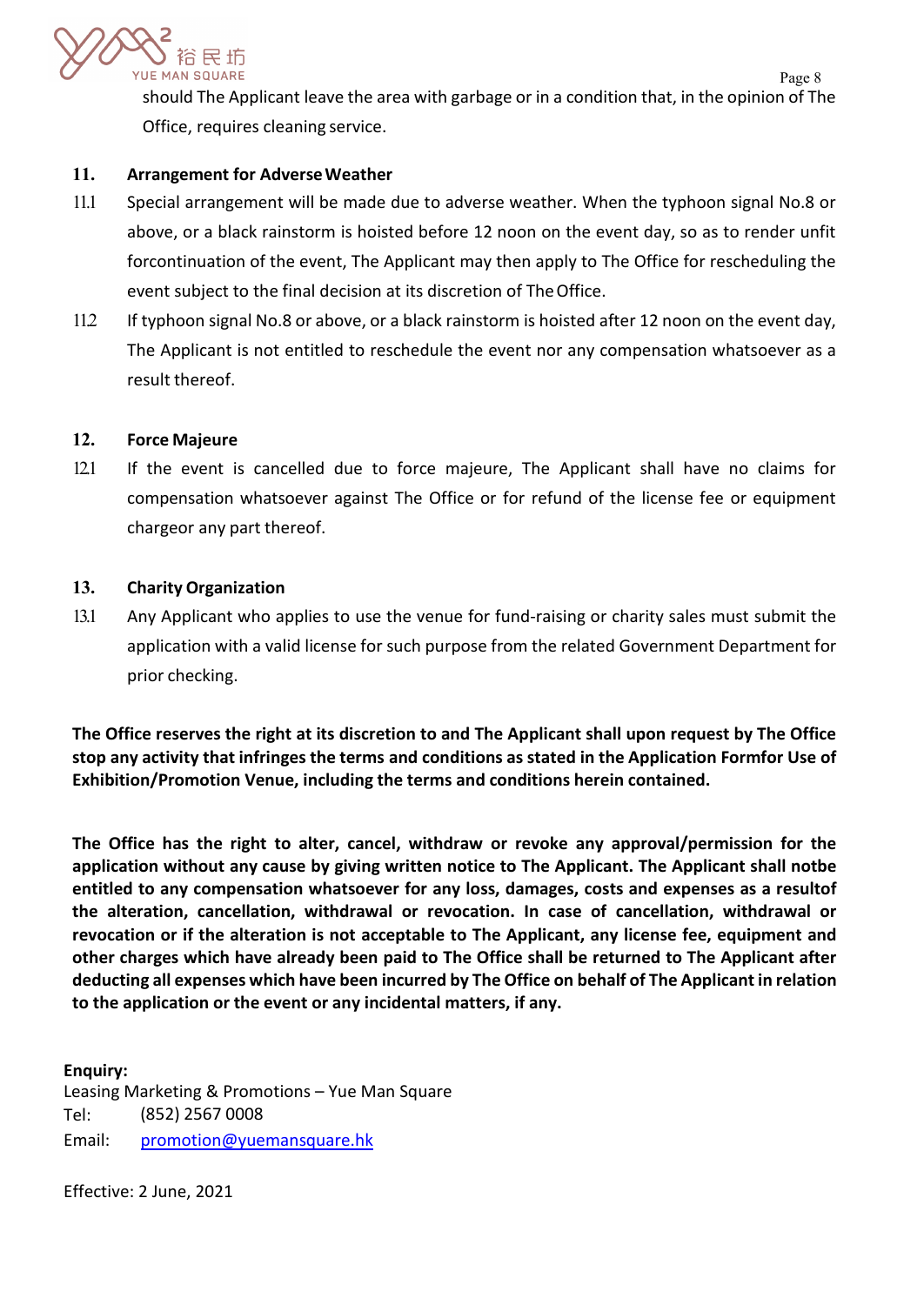

# **Appendix I**

| To: Yue Man Square Management Company Limited ("The Office") |                     | Date: |                                  |
|--------------------------------------------------------------|---------------------|-------|----------------------------------|
|                                                              |                     |       | Email: promotion@yuemansquare.hk |
| From:                                                        | (*Mr. / Ms. / Mrs.) | Tel:  |                                  |
|                                                              |                     |       |                                  |

# **Event Information Form**

To expedite the workflow of your event, please email the completed form to Leasing Marketing and Promotions Department **14 days prior** to the first exhibition/ promotion day.

| Event Title:          |                          |                         |  |
|-----------------------|--------------------------|-------------------------|--|
| Event Date:           |                          |                         |  |
| Event Time:           |                          |                         |  |
| Event Venue:          |                          |                         |  |
| Move-in Time:         |                          |                         |  |
| Move-out Time:        |                          |                         |  |
| Car Plate No. (for    |                          |                         |  |
| loading & unloading): |                          |                         |  |
| Company Name:         |                          |                         |  |
| Contact Person:       |                          | Title:                  |  |
|                       |                          |                         |  |
| Tel:                  | (during office<br>hours) | (after office<br>hours) |  |
| Fax:                  |                          |                         |  |
| Email address:        |                          |                         |  |
| Signature:            |                          |                         |  |
| (with company chop)   |                          |                         |  |

# **\* The following documents are attached for further review and approval**

- $\Gamma$  Confirmation of all third parties involvement, including mass media
- $\Gamma$ Finalized layout plan with measurement details
- $\Gamma$ Fixture design or photo with dimensions
- $\square$  Event backdrop layout
- $\Box$  Visual layouts of all display materials and promotion materials
- $\Box$  Confirmed guest list and program rundown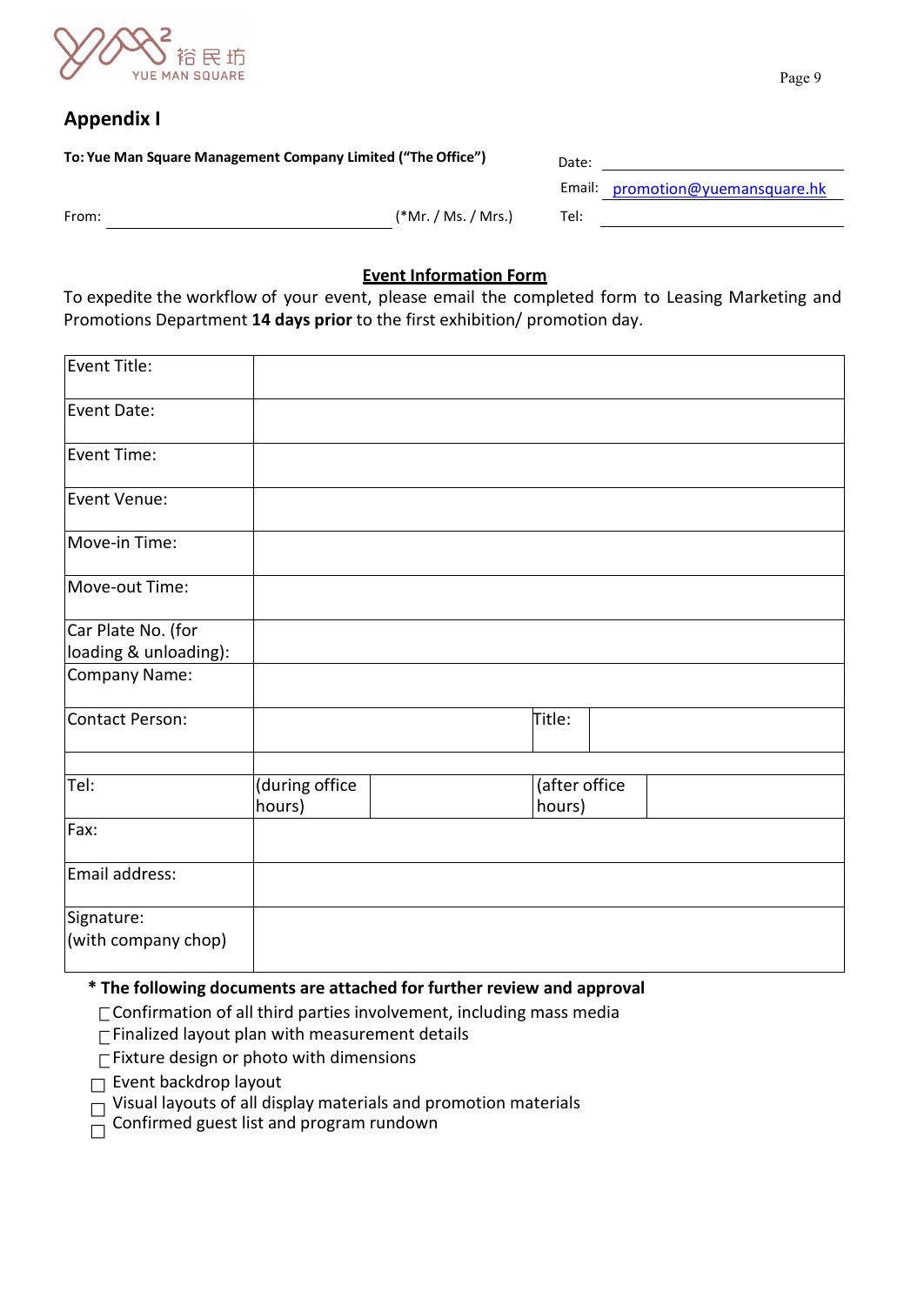

# 高 空 工 作 許 可 證

| 第一部份申請:(由負責 維修工程人員 或 承辦商負責人(例如:清潔分判商)填寫)                  |                            |
|-----------------------------------------------------------|----------------------------|
| 公司名稱                                                      |                            |
| 負責人姓名及職位                                                  | 聯絡電話                       |
| 部門名稱                                                      |                            |
| 工作地點:<br>離地面高度:                                           | 米                          |
| 工序簡述:                                                     |                            |
| 至:<br>由:<br>工作日期:<br>必須重新簽發)                              | (最長祇可簽發十四日。期間如有重大的環境或天氣轉變, |
| 至:<br>工作時間:<br>由:<br>(天氣:晴/陰/微雨/大雨/雷暴/                    | $\lambda$                  |
| 工作許可證編號:                                                  |                            |
| 一般安全措施:                                                   | 是<br>不適用                   |
| 工作前已進行相關的風險評估<br>1.                                       |                            |
| 工地已妥善圍封並設有合適的警告牌<br>2.                                    |                            |
| 手工具扣在手腕或放在合適的容器內(例如袋子和桶子),防止高空墮物<br>3.                    |                            |
| 提供安全出入口及上落通道<br>4.                                        |                            |
| 工人已佩戴安全帽及帽繩<br>5.                                         |                            |
| 就涉及的工具機器,請在口內加上口號,並確定有關的安全措施:                             |                            |
| □A) 吊船                                                    |                            |
| (表格二及三:有效日期至<br>附有有效的檢驗證書<br>A1.                          |                            |
| 附有由合資格操作員簽發的檢查書 (表格一:有效日期至<br>A2.                         |                            |
| 由公司授權/委任的合資格人士操作 (操作員姓名:<br>A3.                           |                            |
| 千克)<br>不會容許超出吊船的安全負重<br>(最高安全負重:______<br>A4.             |                            |
| 不會容許超出吊船的限定盛載人數 (最多盛載人數:<br>人)<br>A5.                     |                            |
| A6.<br>工人已佩帶全身式安全帶,並將防堕扣連接到獨立救生繩上                         |                            |
| [B) 竹棚/金屬棚架/吊棚-搭建或拆卸                                      |                            |
| 如高度超出15米時,棚架已交由專業工程師設計<br>B1.                             |                            |
| 搭建、拆卸或改建時,由合資格人士監督,並由已受訓練的工人進行<br>B2.                     |                            |
| 工人已佩帶全身式安全帶,並將防堕扣連接到獨立救生繩或其他牢固點上<br>B3.                   |                            |
| □C) <u>竹棚/金屬棚架/吊棚 -- 使用</u>                               |                            |
| (高欄900-1150,中欄450-600,踢腳板200毫米)<br>裝有合規格的圍欄及踢腳板<br>C1.    |                            |
| C2.<br>工作平台以夾板、木板 或橋板舖密 防止人體或物件下墮                         |                            |
| C3.<br>棚架位置已被固定<br>(例如:裝有斜撐 或/和 連牆器),及調較至水平位置             |                            |
| 吊棚的狗臂架上已装有最少三粒爆炸螺絲<br>C4.                                 |                            |
| 流動式金屬架的車轆已被鎖上<br>C5.                                      |                            |
| 附有由合資格人士簽發的檢查書<br>(表格五:有效日期至<br>C6.                       |                            |
| 使用吊棚的工人已佩帶全身式安全帶,並將防堕扣連接到獨立救生繩或其他牢固點上<br>C7.              |                            |
| D)升降台                                                     |                            |
| 已確定升降台設有合規格的圍欄及踢腳板 (高欄900-1150,中欄450-600,踢腳板200毫米)<br>D1. |                            |
| (表格四及五:有效日期至<br>D2.<br>附有有效的檢驗證書                          |                            |
| 附有由合資格操作員簽發的檢查書(或表格一)<br>D3.                              |                            |
| 由公司授權/委任的合資格人士操作 (操作員姓名:<br>D4.                           |                            |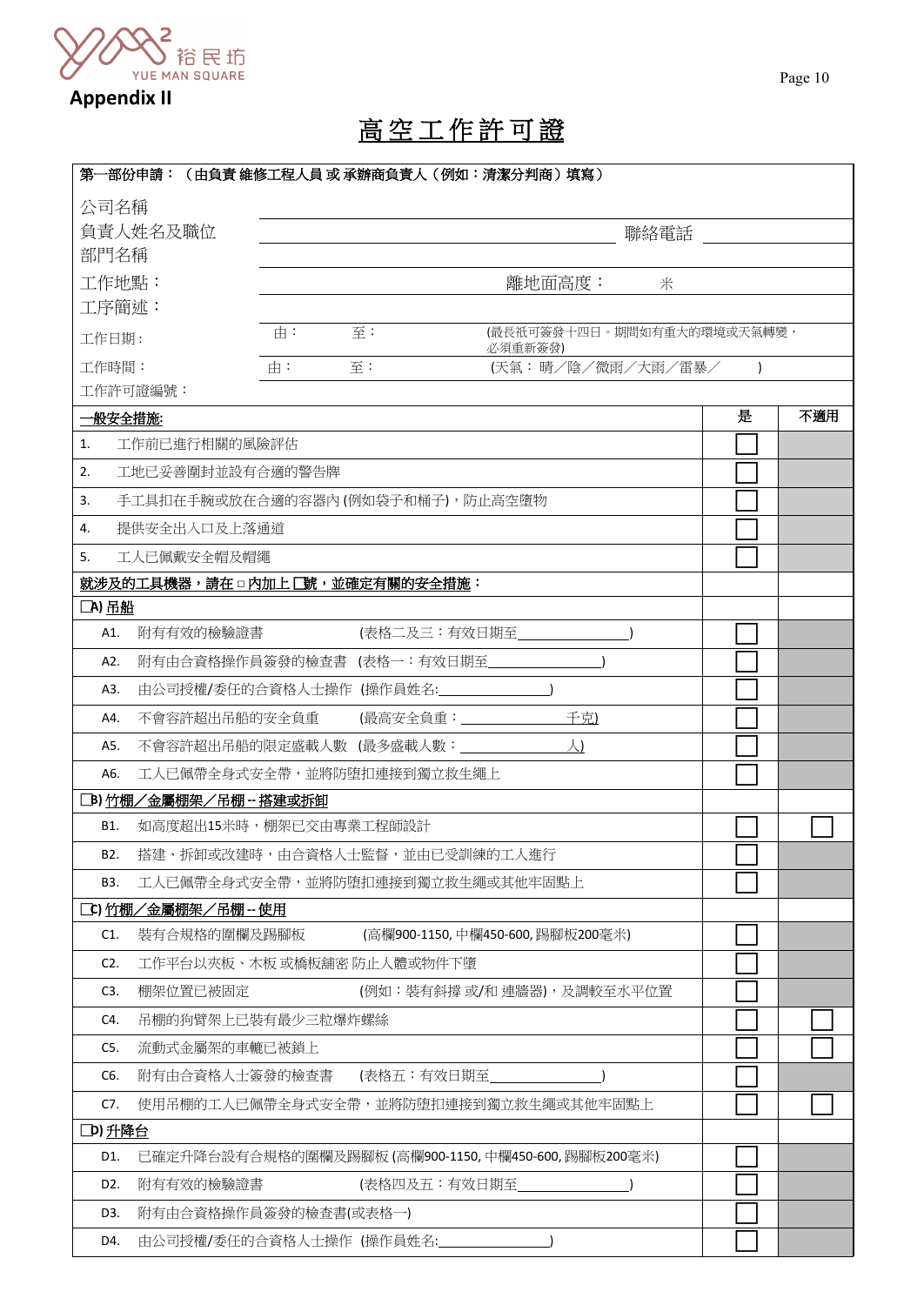

|     | <b>YUE MAN SQUARE</b>            |            |     | Page 11 |
|-----|----------------------------------|------------|-----|---------|
| D5. | 不會容許超出升降台的安全負重                   | (最高安全負重:__ | 千克) |         |
| D6. | 不會容許超出升降台的限定盛載人數                 | (最多盛載人數:   |     |         |
| D7. | 升降台放置在堅固而平坦的地面、將支撐腳完全伸展、並調教至水平位置 |            |     |         |
| D8. | 工人已佩帶全身式安全帶,並將尾繩繫於製造商指定的牢固點上     |            |     |         |
|     | [上] 防墮系統 (包括牢固點)                 |            |     |         |
| E1. | 附有有效的檢驗證書                        | (有效日期至     |     |         |
| E2. | 工人已佩帶橫向的防墮系統工作                   | (例如清潔遮蓬)   |     |         |
|     |                                  |            |     |         |

| 以下簽署人士已清楚明白該項工作的潛在風危、安全措施、及工作證的內容,並會承諾遵守一切安全施工的安排:

| 所屬公司                           | 職位     | 姓名       | 簽署 |
|--------------------------------|--------|----------|----|
|                                | (負責監督) |          |    |
|                                |        |          |    |
|                                |        |          |    |
|                                |        |          |    |
|                                |        |          |    |
| 本申請人謹此簽署確實所提供的資料無誤,並執行相關的安全措施。 |        | 姓名及簽署:   |    |
|                                |        |          |    |
|                                |        | 申請日期和時間: |    |
|                                |        |          |    |
|                                |        |          |    |
|                                |        |          |    |

| 本人 已檢查上述的安全措施並批准申請。如在工作許可證的期限之内遇有重大的天氣變化,此工作許可證將會自動取消。 |  |
|--------------------------------------------------------|--|
| 日期                                                     |  |
| 時間                                                     |  |
| 平安卡有效日期至                                               |  |
|                                                        |  |

### 完工通知:

| 第三部份完成工序: (由負責維修工程人員或承辦商負責人 (例如:清潔分判商)填寫) |    |
|-------------------------------------------|----|
| 工作已完成及移除任何危險                              |    |
| 負責維修工程人員或承辦商負責人姓名                         | 日期 |
| 簽署                                        | 時間 |
|                                           |    |

| 第四部份註銷: (由客戶服務中心負責人填寫) |    |  |
|------------------------|----|--|
| 上述工作已完成經檢查及移除任何危險      |    |  |
| 管理處負責人姓名               | 日期 |  |
| 簽署                     | 時間 |  |
|                        |    |  |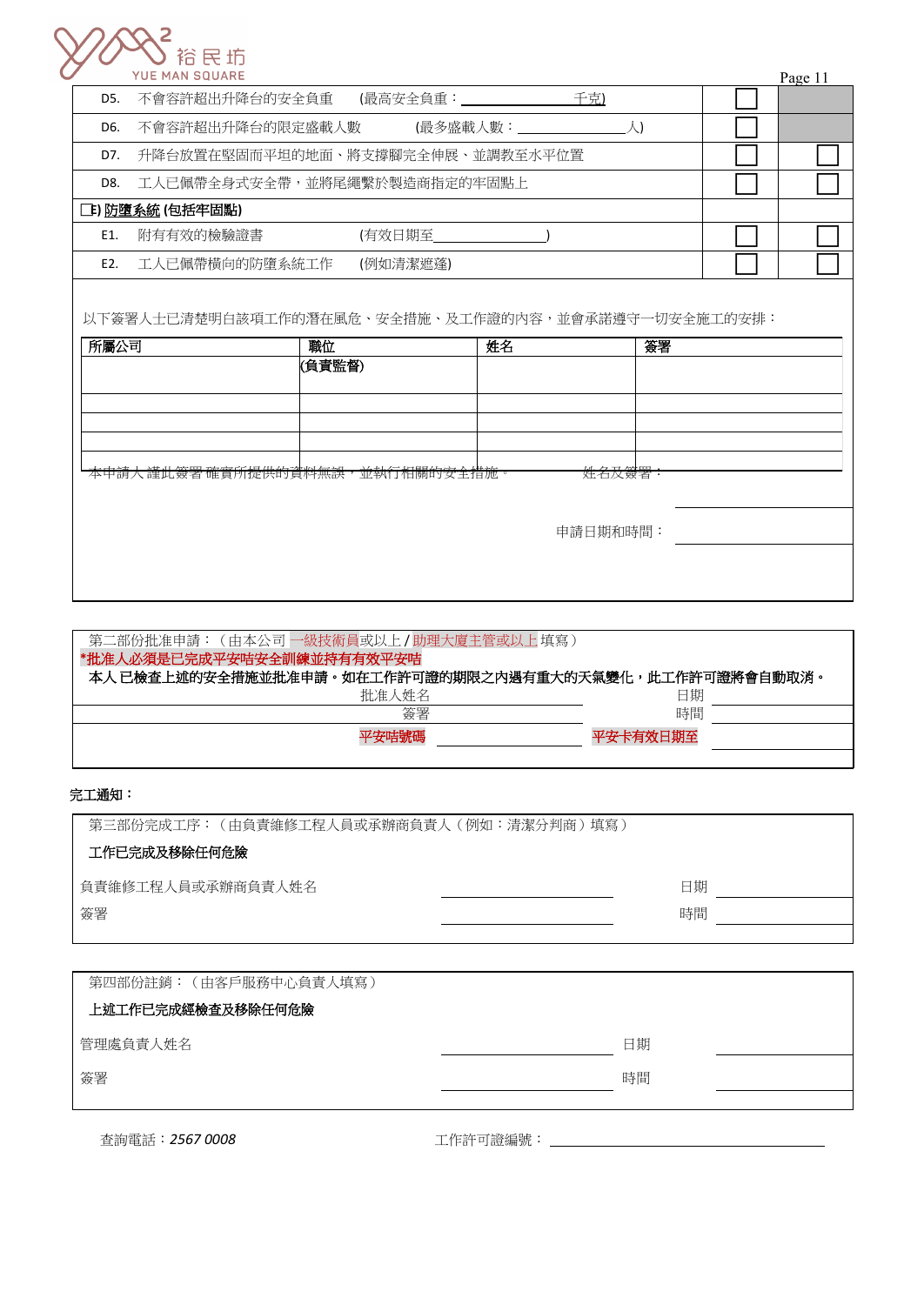

# **Appendix II Supplementary (**補充資料**)**

| 相片記錄 | 相片記錄 |
|------|------|
| 相片記錄 | 相片記錄 |
| 相片記錄 | 相片記錄 |

# 如有需要,請自行加印此頁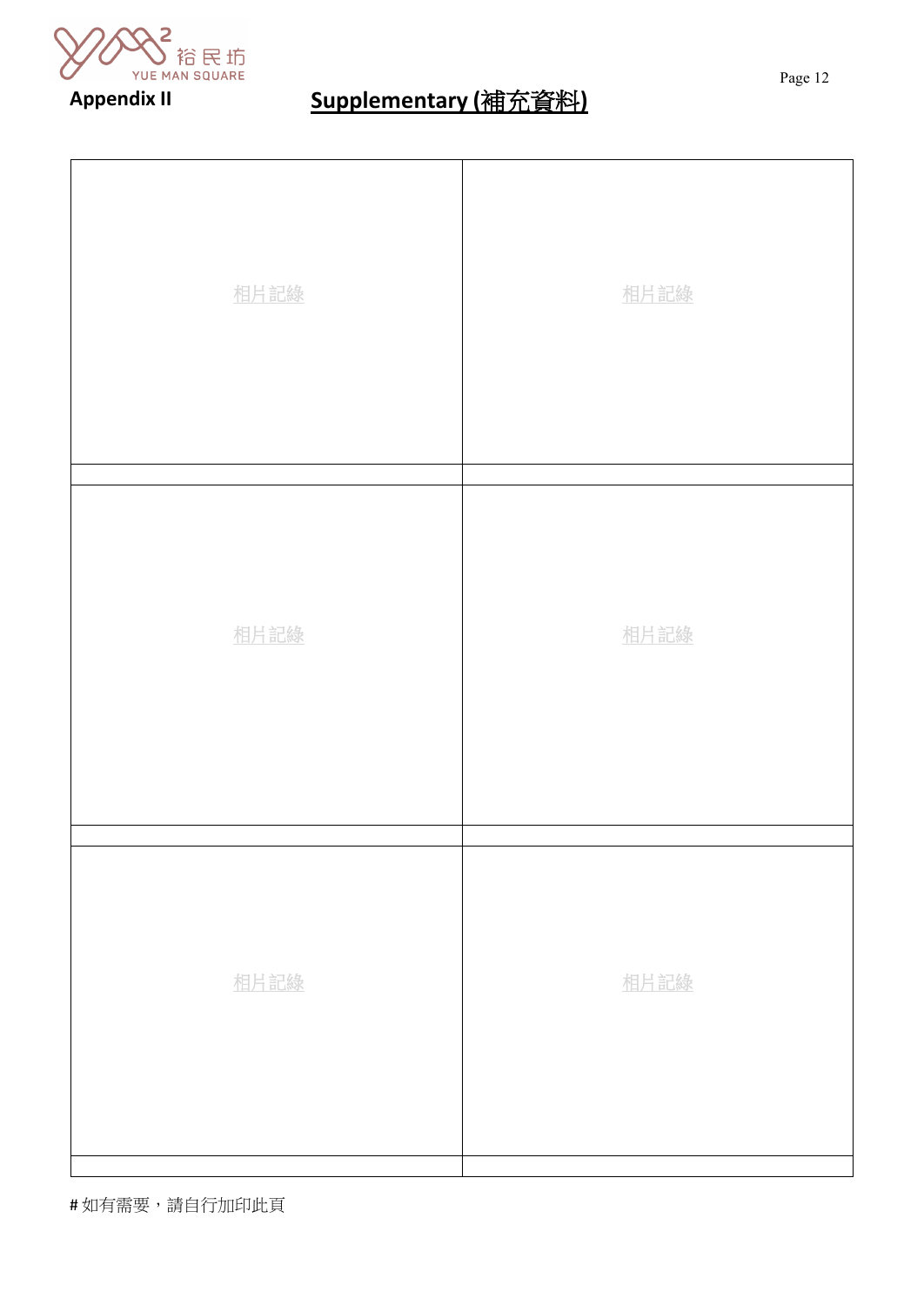

# **Appendix III**

# 安裝及清拆工程注意事項

- 1. 基於保安理由,所有工人於進行任何工程前須於保安室登記個人資料,請予合作。
- 2. 工人於工作時必須配帶工作證及反光衣。
- 3. 如須高空工作(即離地面兩米之工程),承建商必須於工作前 5 天提交高空工作許可證、風險評 估報告以及裝修工人工作證申請表。
- 4. 所有電力工程須由合資格人士負責執行。如工人未能出示相關證明文件,管理公司有權即時 要求終止工作。
- 5. 所有戶外 (包括三樓花園平台)之安裝工程、清拆工程、噪音工程、大型物料搬運及所有 其他 發出聲浪之工作只可於每天上午八時至晚上七時內進行。而室內工程可於每天上午七時正至 凌晨十二時進行。若工作人員須於上述時間以外工作或逗留過夜工作,承建商必須於48 小時 前向管理公司作出申請。
- 6. 工作時間使用發出噪音之機件,如破碎機、鑽及鋸會被定義為噪音工程,戶外(包括三樓花園 平台)之工程必須於上午八時至晚上七時進行;而室內工程必須於上午七時至上午十時的指定 時段內進行。
- 7. 焊接工程及異味工程必須於工作前48小時向管理公司作出申請。申請批准後方進行。而工程 只可在每天晚上十一時至翌日上午七時前於室內進行。
- 8. 所有安裝或清拆範圍均須以圍板圍封。
- 9. 運送物料時,須小心避免損壞公眾地方之設施及影響顧客,如有損壞,照價賠償。如有須要 搬運大量物料,請預先通知管理公司以便安排載貨升降機及上落貨區時間。
- 10. 運送任何物料須使用指定之貨運升降機上落,嚴禁使用客用升降機或扶手電梯。如須經過室 內公眾位置,只限於商場非營業時間內,即上午七時至上午十時或晚上十時至晚上十二時進 行。如須於上述指定時間以外經由室內公眾位置運送大型物料,必須向管理公司作申請。
- 11. 所有廢料及雜物嚴禁堆放於公眾地方、貨運升降機堂或貨物起卸區。承建商須自行安排清理 裝修廢料及雜物等。
- 12. 如管理公司發現有裝修廢料及雜物堆放於公眾地方、貨運升降機堂或貨物起卸區,管理公司 有權立即清理該裝修廢料或雜物,而有關的清理費用則須由判頭全數負責支付。
- 13. 如須使用高空吊環,必須向管理公司作出書面申請並由管理公司人員操作吊環。掛飾安裝或 拆除後,管理公司人員檢查後方操作吊環升降。
- 14. 所有工人工作時須注意言行,不可在工作範圍內睡覺、吸煙、留宿、賭博、半裸身體、穿著 背心、赤腳而行及行為不檢,以免對顧客造成滋擾。
- 15. 如有違反上述事項,客戶服務中心會先予口頭警告。若情況未有改善,管理公司有權即時要 求撤離該工人及終止工作而無須預先通知。

查詢電話︰2567 0008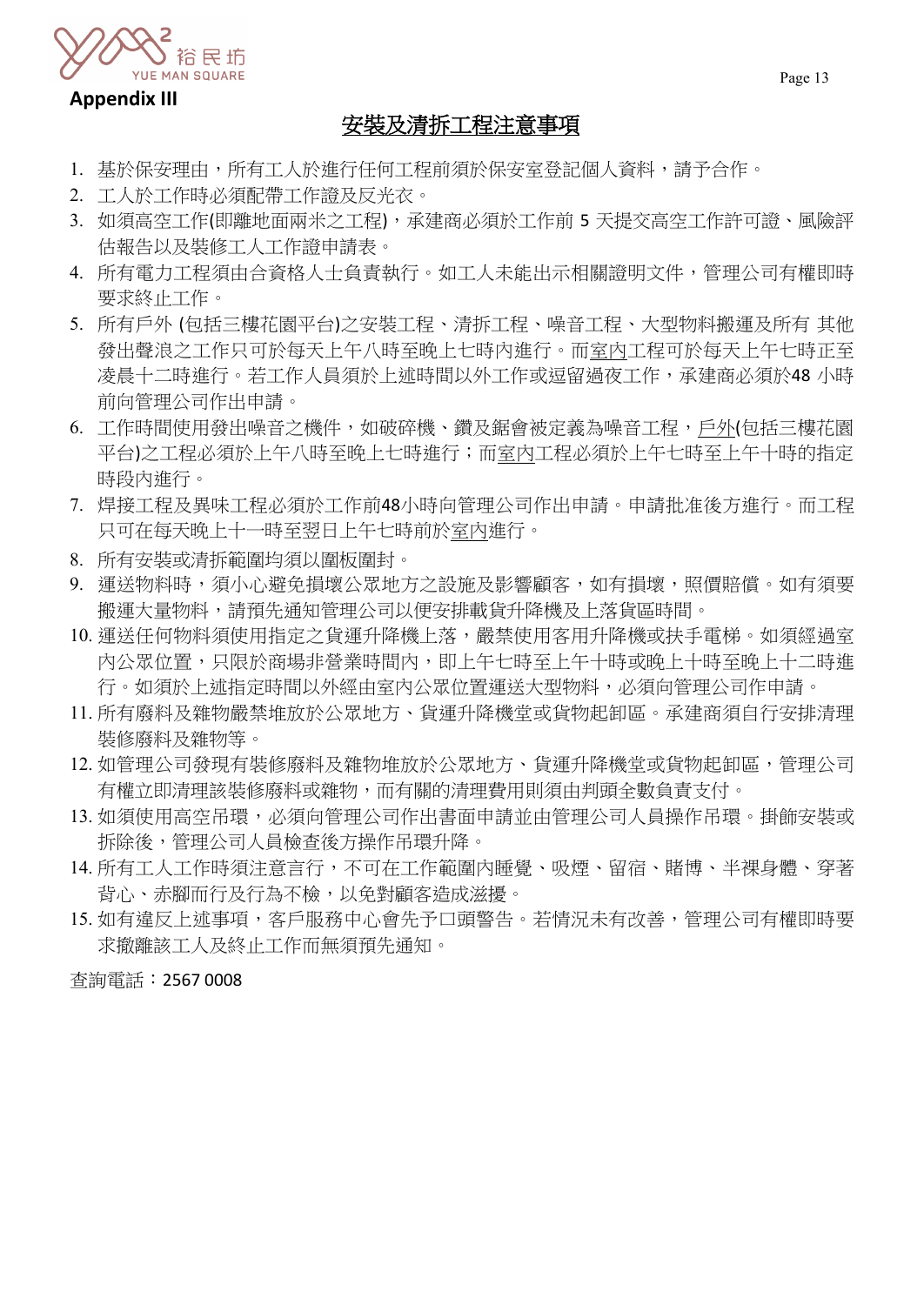

**Appendix IV**

# 裝飾安裝及清拆工程時間表

|                                          | 戶外(包括三樓花園平台)              | 室内                                   |
|------------------------------------------|---------------------------|--------------------------------------|
| 7:00am - 8:00am                          | X                         | 室内工程/噪音工程<br>物料搬運                    |
| 9:00am<br>8:00am                         | 戶外工程<br>物料搬運              | 室内工程/噪音工程<br>物料搬運                    |
| 10:00am<br>9:00am                        | 戶外工程<br>物料搬運              | 室内工程/噪音工程<br>物料搬運                    |
| 11:00am<br>10:00a<br>m                   | 戶外工程<br>物料搬運              | 室内工程(焊接/噪音/異味工程除外)                   |
| 11:00a<br>12:00nn<br>m                   | 戶外工程<br>物料搬運              | 室内工程(焊接/噪音/異味工程除外)                   |
| 12:00n<br>1:00 <sub>pm</sub><br>n        | 戶外工程<br>物料搬運              | 室内工程(焊接/噪音/異味工程除外)                   |
| 1:00 <sub>pm</sub><br>2:00 <sub>pm</sub> | 戶外工程<br>物料搬運              | 室内工程(焊接/噪音/異味工程除外)                   |
| 2:00 <sub>pm</sub><br>3:00pm             | 戶外工程<br>物料搬運              | 室内工程(焊接/噪音/異味工程除外)                   |
| 3:00pm<br>4:00pm                         | 戶外工程<br>物料搬運              | 室内工程(焊接/噪音/異味工程除外)                   |
| 4:00pm<br>5:00pm                         | 戶外工程<br>物料搬運              | 室内工程(焊接/噪音/異味工程除外)                   |
| 5:00pm<br>6:00pm                         | 戶外工程<br>物料搬運              | 室内工程(焊接/噪音/異味工程除外)                   |
| 6:00 <sub>pm</sub><br>7:00pm             | 戶外工程<br>物料搬運              | 室内工程(焊接/噪音/異味工程除外)                   |
| 7:00pm<br>8:00pm                         | $\mathsf{x}$              | 室内工程(焊接/噪音/異味工程除外)                   |
| 8:00pm<br>9:00pm                         | $\mathsf{\overline{X}}$   | 室内工程(焊接/噪音/異味工程除外)                   |
| 9:00pm<br>10:00pm                        | $\mathsf{X}$              | 室内工程(焊接/噪音/異味工程除外)                   |
| 10:00p<br>11:00pm                        | $\mathsf{x}$              | 室内工程                                 |
| ${\sf m}$                                |                           | 物料搬運                                 |
| 11:00p<br>00:00am                        | $\mathsf{x}$              | 室内工程                                 |
| m                                        |                           | 物料搬運<br>焊接工程 / 異味工程 (須一天前申請)         |
| 00:00a<br>7:00am<br>m                    | $\boldsymbol{\mathsf{X}}$ | 室内工程(須兩天前申請)<br>焊接工程 / 異味工程 (須一天前申請) |

管理公司有權對上述工作時段作出調整而無須另行通知。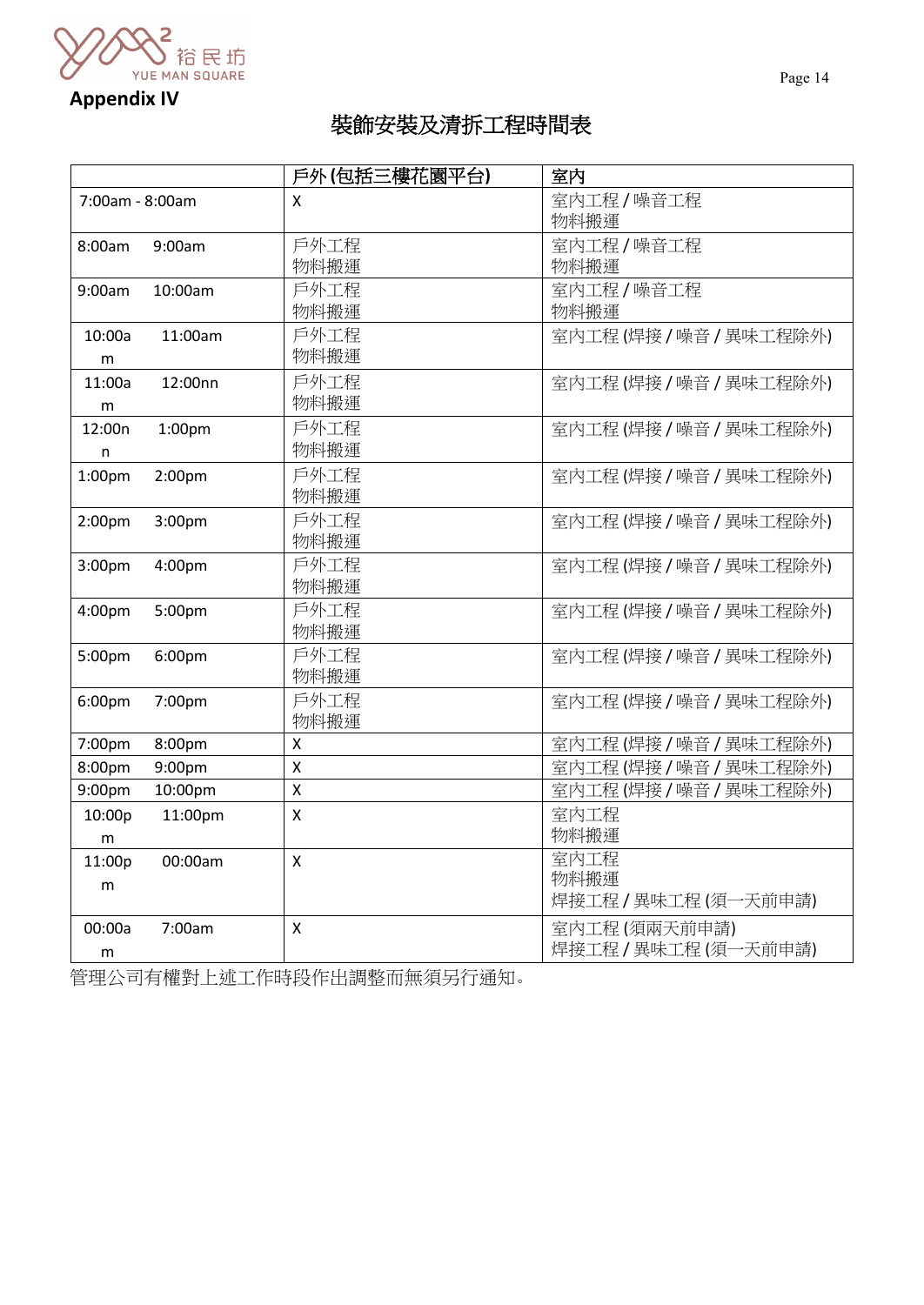

# **Appendix V**

# 音樂、曲藝或歌唱表演活動的噪音管制指引

1. 引言

本指引旨在為於非住用處所、非公眾地方或非建築地盤所舉行音樂、曲藝或歌唱表演活動(特別是使用 多個擴音系統,並很可能對鄰近「噪音感應強的地方」,例如居民,造成噪音滋擾的大型活動)的主辦 機構提供有關噪音管制規定的資料,以及把活動產生的噪音盡量減低的方法。

#### 2. 噪音管制規定

活動發出的噪音應在主辦場地任何鄰近「噪音感應強的地方」外牆正面**1**米處量度。活動(包括綵排和主 體活動)發出的噪音在日間和晚間,即上午**7**時至晚上**11**時,不得超過現存的背景噪音10分貝**(A)**。 活動發 出的噪音聲級應以 **Leq (15 min) 15**分鐘**A**加權等效連續聲壓量度及背景噪音聲級應以**Leq (5 min) 5**分鐘A 加權等效連續聲壓量度。至於在夜間,即晚上**11**時至上午**7**時,活動發出的噪音不應在鄰近「噪音感應強 的地方」聽見。

#### 3. 噪音監測

主辦機構應指派一名適當人士,在其中一個活動主辦場地的鄰近「噪音感應強的地方」(最好是最受影 響 的地方),以聲級計監測噪音情況。如主辦機構未能進入任何鄰近「噪音感應强的地方」監測噪音, 他們 應在其他噪音情況相若的地點監測噪音。當噪音監測並非在最受影響的「噪音感應强的地方」進行, 所量 度到活動發出的噪音,可能須要因不同的噪音傳送路綫(例如不同的距離和屏障的隔聲影響)予以 調整, 務求所量度到的噪音聲級可反映在最受影響的「噪音感應强的地方」的噪音水平。該名適當人士 應在活動 前和活動後量度背景噪音,及密切監測活動進行時的噪音聲級。該名適當人士亦應該向主辨機 構作出反 映,要求他們立即採取行動,例如,有需要便調校擴音器的音量,以避免違反上述的噪音管制 規定。活動 進行期間,至少每隔一 小時便需要量度噪音**Leq ( 15 min)**,正確地記錄量度結果,然後提交場地負責人。在 需要進行跟進調查時,場地負責人會向環境保護署提供測量記錄以作參考。聲級計須符合 國際電器委員會 刊物 **651:1979** (第 **1** 級)及 **804:1985** (第 **1** 級)的規定,或同等的專業水準。

#### 4. 投訴熱線

活動舉行期間,主辦機構應提供有人接聽的投訴熱線(不能使用電話錄音),因應附近居民的投訴或其他方 面如食物環境衛生署/康樂及文化事務署或警方轉介的投訴,立即採取行動減低噪音。

5. 預先向附近「噪音感應強的地方」發出通知書

主辦機構應作出安排,預先向附近的居民、醫院或其他對噪音感應強的地方發出通知書,把活動的日期、 時間、地點、節目等知會有關人士,並載明投訴熱線,讓他們認為活動噪音過大時提出關注。

6. 如使用擴音或揚聲系統,建議採取以下減輕噪音措施:

舞台不應向著附近「噪音感應強的地方」;

使用一組小功率揚聲器代替數個大功率揚聲器;

使用導向揚聲器。該等揚聲器應指向聽眾,而不應指向附近「噪音感應強的地方」。

#### 7. 綵排

綵排也可能造成噪音滋擾。 音響系統的測試工作時間,應盡可能縮短,並應盡量避免形同真正表演的綵 排。 第2至第6段提及的所有工作,包括噪音量度,均應悉數辦妥。 為盡量減低對鄰近居民造成的不便, 綵排應在上午**9**時至晚上**7**時間進行。

#### 8. 其他會產生噪音的有關活動

其他會產生噪音的有關活動,如場地的準備和清理工作,也可能造成噪音滋擾。 第4和第5段提及的所有 工作,均應悉數辦妥。 為盡量減低對鄰近居民造成的不便,該等活動應在上午**9**時至晚上**7**時間進行。

#### (03/2015)

注意:至於由當區有代表性的社區團體所支持舉辦的元旦除夕夜等倒數活動,如該活動的音樂、曲藝或 歌唱表演會持續超逾子夜十二時,主辦單位須另向環境保護署分區辦事處查詢有關活動意見。 環境保護署分區辦事處聯絡電話載於以下網頁[https://www.epd.gov.hk/epd/tc\\_chi/about\\_epd/facility/offices.html](https://www.epd.gov.hk/epd/tc_chi/about_epd/facility/offices.html)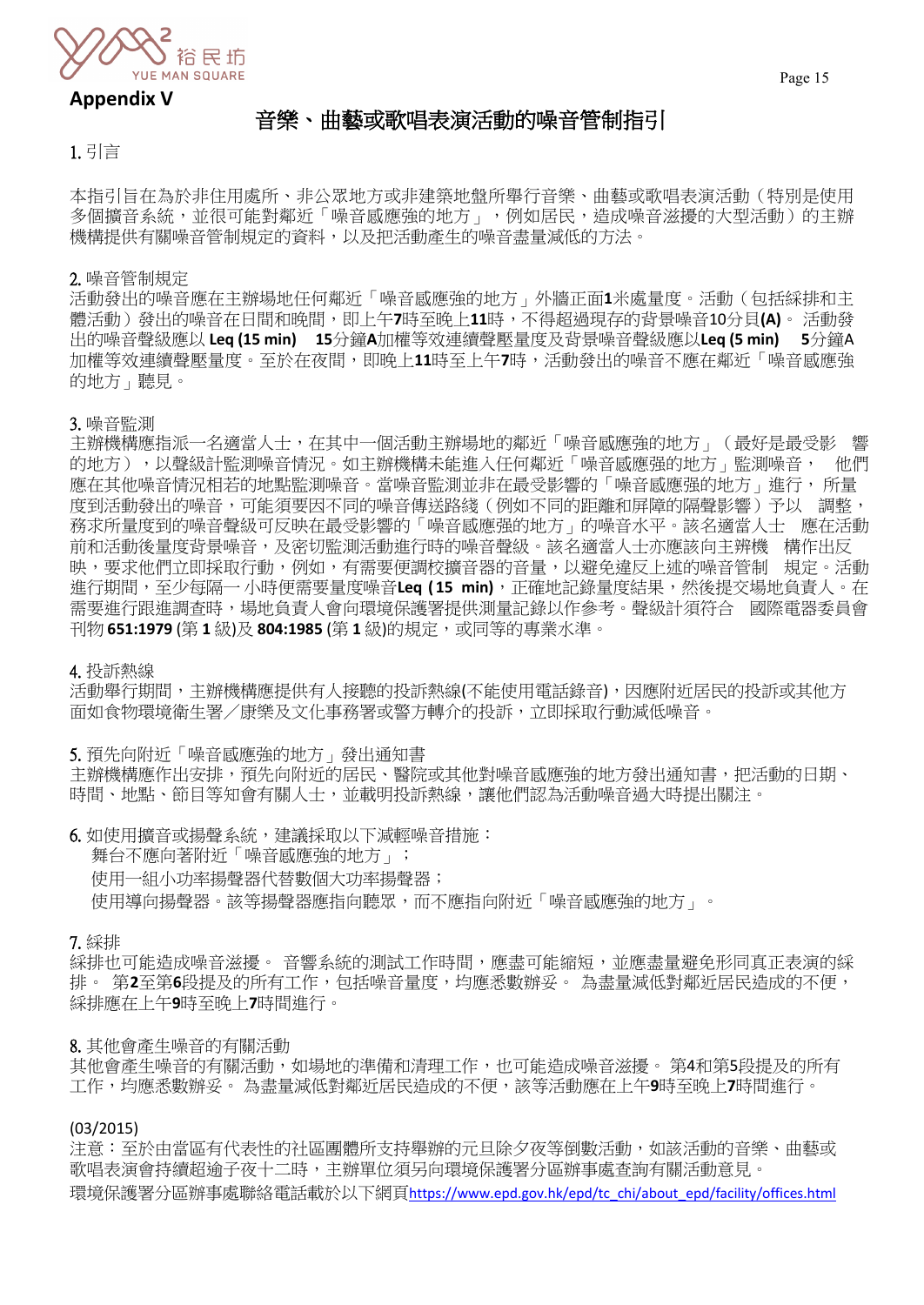

# **Appendix VI**

# **Timetable for The Applicant to follow**

| Number of days            | Materials to be submitted to The Office                               | <b>Remarks</b>       |  |
|---------------------------|-----------------------------------------------------------------------|----------------------|--|
| before the event          |                                                                       |                      |  |
| commencement              |                                                                       |                      |  |
| date                      |                                                                       |                      |  |
| 30 days                   | Application Form for Use of Exhibition/Promotion Venue<br>1.          |                      |  |
|                           | Event proposal<br>2.                                                  |                      |  |
|                           | Tentative venue setup layout<br>3.                                    |                      |  |
| 14 days                   | Full payment of the license fee<br>1.                                 |                      |  |
|                           | Confirmation of all third parties involvement<br>2.                   |                      |  |
|                           | Finalized layout plan with measurement details<br>3.                  |                      |  |
|                           | Fixture design or photo with dimension<br>4.                          |                      |  |
|                           | Event backdrop layout<br>5.                                           |                      |  |
|                           | Visual layouts of all display materials and promotion materials<br>6. |                      |  |
|                           | Confirmed guest list and program rundown<br>7.                        |                      |  |
|                           | <b>Event Information Form</b><br>8.                                   |                      |  |
|                           | Public Liability Insurance proof<br>9.                                |                      |  |
|                           |                                                                       |                      |  |
| <b>Event Cancellation</b> |                                                                       |                      |  |
| 7 to 14 days              | Written notice                                                        | Forfeiture of 50% of |  |
|                           |                                                                       | the license fee      |  |
|                           |                                                                       |                      |  |
| Less than 7 days          | Written notice                                                        | Forfeiture of 100%   |  |
|                           |                                                                       | of the license fee   |  |
|                           |                                                                       |                      |  |
|                           |                                                                       |                      |  |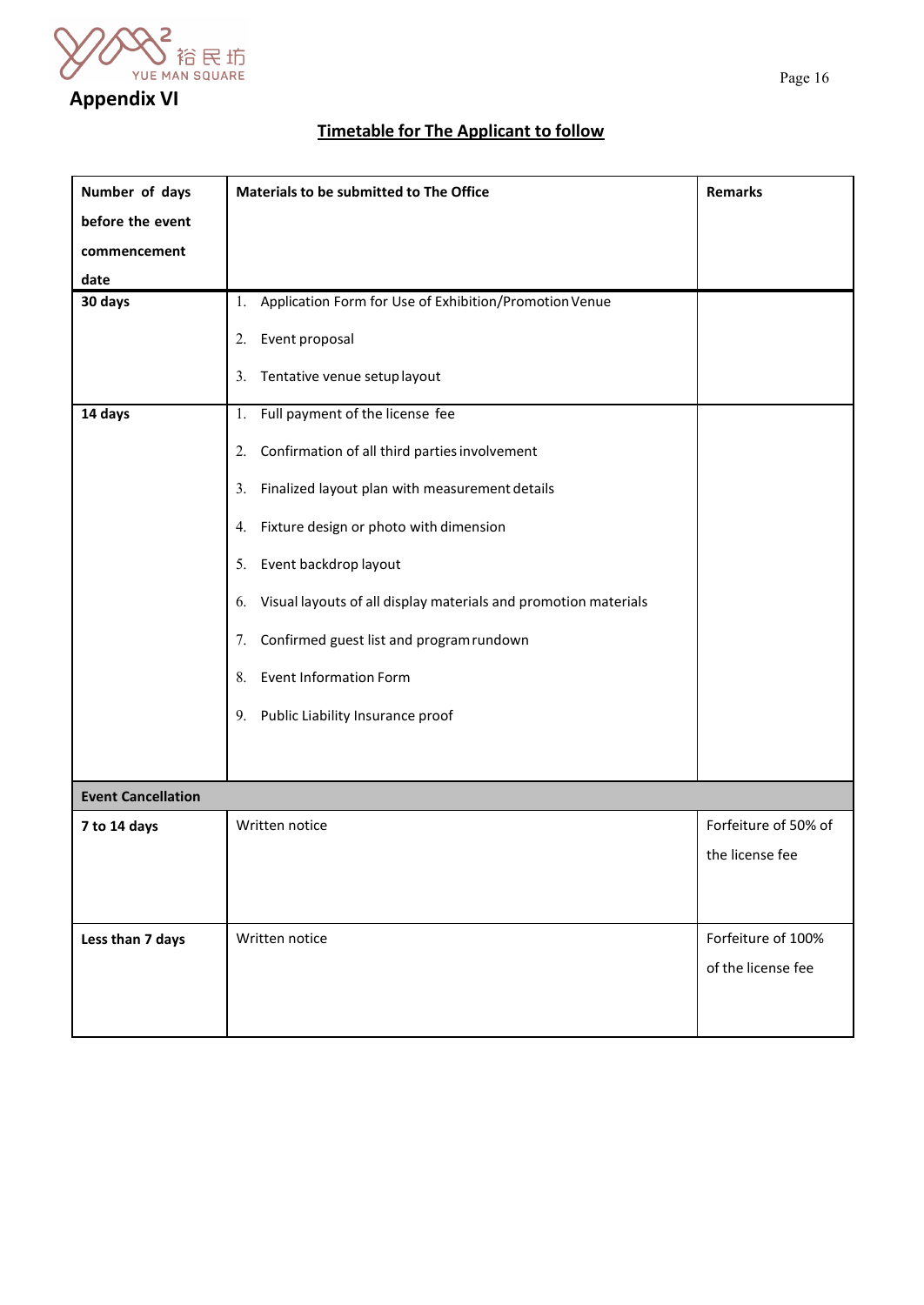

# **Appendix VI**

## 私隱聲明

裕民坊管理有限公司 (「裕民坊」) 致力確保按照《個人資料(私隱)條例》(「條例」)的規定來處理所有個人資料。 在這方面,裕民坊承諾:

- 以合法和公平的方法收集足夠但不超乎適度的個人資料,而該等資料必須只為與裕民坊的職能或活動有關 的合法目的而收集;
- 在顧及個人資料所作用途的同時,採取一切合理可行的步驟,確保所收集或保存的資料準確無誤;
- 刪除不再需要作原有用途的個人資料;
- 除非有關人士已明確同意改變資料的用途,或該等用途得到法律准許,否則裕民坊只會把所收集的個人資 料用於收集該等資料的目的或與其直接有關的目的;
- 採取一切合理可行的步驟,以保障個人資料不會為未獲准許的人士查閱、處理、刪除或作其他用途,也不 會意外地為人查閱、處理、刪除或作其他用途;
- 採取一切合理可行的步驟,以確保任何人能獲告知本公司所持有的個人資料種類,以及該等資料會作甚麼 用途;以及
- 准許任何人查閱和改正以他們為資料當事人的個人資料,並以法律准許或規定的方式處理該等查閱/改正 個人資料的要求。

# 個人資料收集聲明

按《個人資料(私隱)條例》(香港特別行政區法例第486章)之有關規定,裕民坊管理有限公司 (「裕民坊」)將致力 確保 閣下之網上私隱獲得保障,並會在向 閣下收集資料時,通知 閣下相關事項。本聲明會不時修訂,敬請 定期查閱最新版本。 閣下登記使用我們的服務並提交短期租務申請表格,即表示同意接受當時生效之個人資料 收集聲明之約束。

# 資料收集

當提交此短期租務申請表格或在登記使用我們的服務時, 閣下可能會被要求向我們提供足以識別個人身份之資 料,包括 閣下之姓名、地址、電話號碼、傳真號碼及電郵地址等。為了能夠向 閣下提供本網站内各類資訊、 服務和活動,有需要收集該等資料。 閣下雖沒有義務提供有關資料,但如 閣下未能提供有關資料的話,我們 將不能向 閣下提供所要求之資訊、服務及活動。

# 資料之目的及用途

所收集之資料將用作以下用途:

- 收集核實身份和記錄之資料,並維持聯絡資料以作通訊之用;
- 不時進行與裕民坊業務有關的研究及/或分析;
- 用作内部管理,排解紛爭和問題以及執行有關使用條款;
- 向 閣下提供 閣下可能感興趣的資訊,例如廣告、新服務和產品及其他宣傳以及市場推廣資料及回應 閣下的要求;
- 就與 閣下有關之行政通知及通訊聯絡 閣下;
- 為配合客戶所需,存取客戶所提供的資料以作設計或改善產品、服務或設施之用;
- 我們亦可能會將 閣下之資料與第三方資料進行核對(即把兩套因不同目的而收集所得的個人資料進行比 對)。當 閣下提交此短期租務申請表格時,即表示同意讓我們在認爲有必要時所進行之核對程序以便提 供服務;

此外,我們亦將以下列方式使用 閣下之資料:

- 我們將與我們之業務夥伴、附屬公司及聯營公司共用資料,包括 閣下之資料。
- 為了向 閣下提供更多資訊及服務,我們已安排內容供應商及服務供應商提供資訊及服務。為此,我們可 能需要與此等內容供應商及服務供應商共用 閣下之資料。
- 倘若我們增添新服務而需要與新增的廣告商或贊助商共用 閣下之個人資料時,我們將向 閣下發出通 知,並讓 閣下有機會選擇拒絕接受該等服務。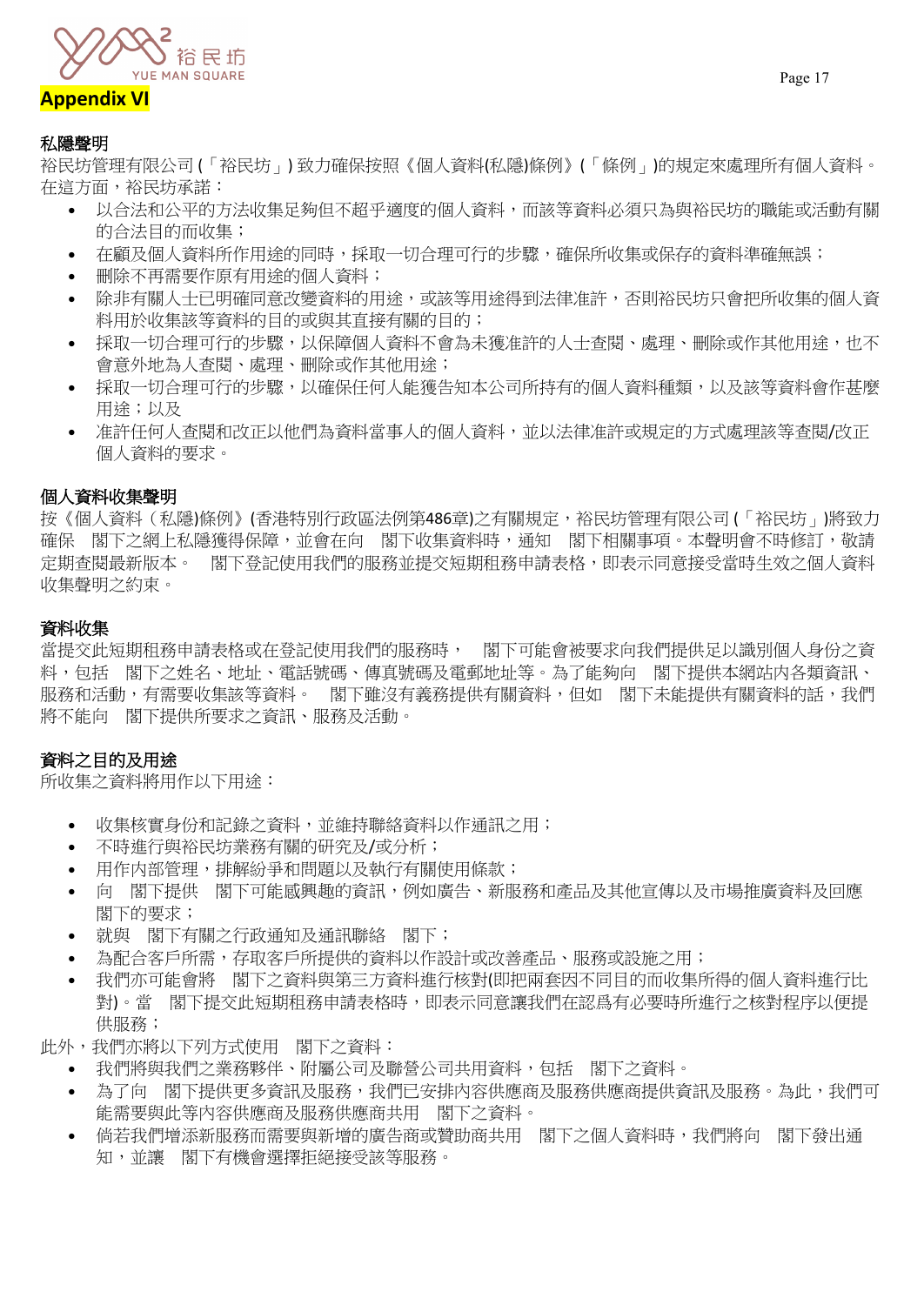

# 市場推廣

我們亦擬把向 閣下收集所得的個人資料,用於裕民坊提供的各類產品、服務、設施的市場促銷或推廣上。除非 獲得 閣下同意(或表示不予反對),否則我們不得如此使用 閣下的個人資料。客戶如不希望我們使用他/她的個 人資料作爲市場促銷或推廣用途,請通過以下途徑通知我們:

- 1. 電郵至 [promotion@yuemansquare.hk](mailto:promotion@yuemansquare.hk)
- 2. 以書面形式郵寄至香港觀塘協和街33號裕民坊商場3樓客戶服務中心

# 資料之提供及傳遞

-般而言,我們不會以足以識別身份之方式向裕民坊以外任何人士披露、提供或傳遞 閣下之資料,惟下列以及 我們的個人資料(私隱)政策内所提及的情況除外:

- 如我們聘用第三方供應商或服務供應商協助我們之服務,而 閣下又使用該等服務時,則我們須將 閣下 之資料提供予提供該等服務的供應商。
- 我們亦會為行政管理及其他我們認為就維持、檢修及/或改進我們產品及服務所需起見,披露或存取 閣下 資料。
- 此外, 閣下之資料將被披露、提供或轉移至我們之業務夥伴、裕民坊內任何人士或法人團體或部門,上 述之團體亦可存取該等資料。
- 鑒於上述團體或於香港以外地區設有營業地點, 閣下之資料有機會提供或轉移到香港以外地區。 閣下 一旦提交此短期租務申請表格,即表示同意讓我們將 閣下之資料提供或移轉至香港以外地區之該等人 士。此等團體當遵從當地相關之私隱政策及指引,我們對其如何使用 閣下之資料並無控制權。故此,我 們對他們使用 閣下之資料概不負責。
- 另請參閱我們之個人資料(私隱)政策,該文件載列我們之一般私隱政策及有關我們收集、持有及使用 閣 下資料之一般做法。

# 資料之查閱

閣下有權要求查閱及更正我們所持有關於 閣下之資料。如 閣下需要查核我們是否持有 閣下之個人資料,或 想查閱或更正任何有關 閣下之不確資料,敬請電郵至[promotion@yuemansquare.hk](mailto:promotion@yuemansquare.hk) 或以書面形式郵寄至香港觀 塘協和街33號裕民坊商場3樓客戶服務中心。

### **PRIVACY POLICY STATEMENT**

The Yue Man Square Management Company Limited ("Yue Man Square") is committed to ensuring that all personal data are handled in accordance with the provisions of the Personal Data (Privacy) Ordinance ("the Ordinance"). To this end, the Yue Man Square undertakes to:

- collect adequate, but not excessive, personal data by lawful and fair means only for lawful purposes related to the functions or activities of the Yue Man Square ;
- take all reasonably practicable steps to ensure that the personal data collected or retained are accurate, having regard to the purposes for which they are to be used;
- erase personal data which are no longer necessary for the purposes for which they are to be used;
- use the personal data collected only for purposes or directly related purposes for which the data were to be used at the time of collection, unless the individual concerned has given express consent for a change of use or such use is permitted by law;
- take all reasonably practicable steps to ensure that personal data are protected against unauthorised or accidental access, processing, erasure or other use;
- take all reasonably practicable steps to ensure that a person can be informed of the kinds of personal data that the Yue Man Square holds and the purposes for which the data are to be used; and
- permit persons to access and correct personal data of which they are the data subjects and process any such access/correction requests in a manner permitted or required by law.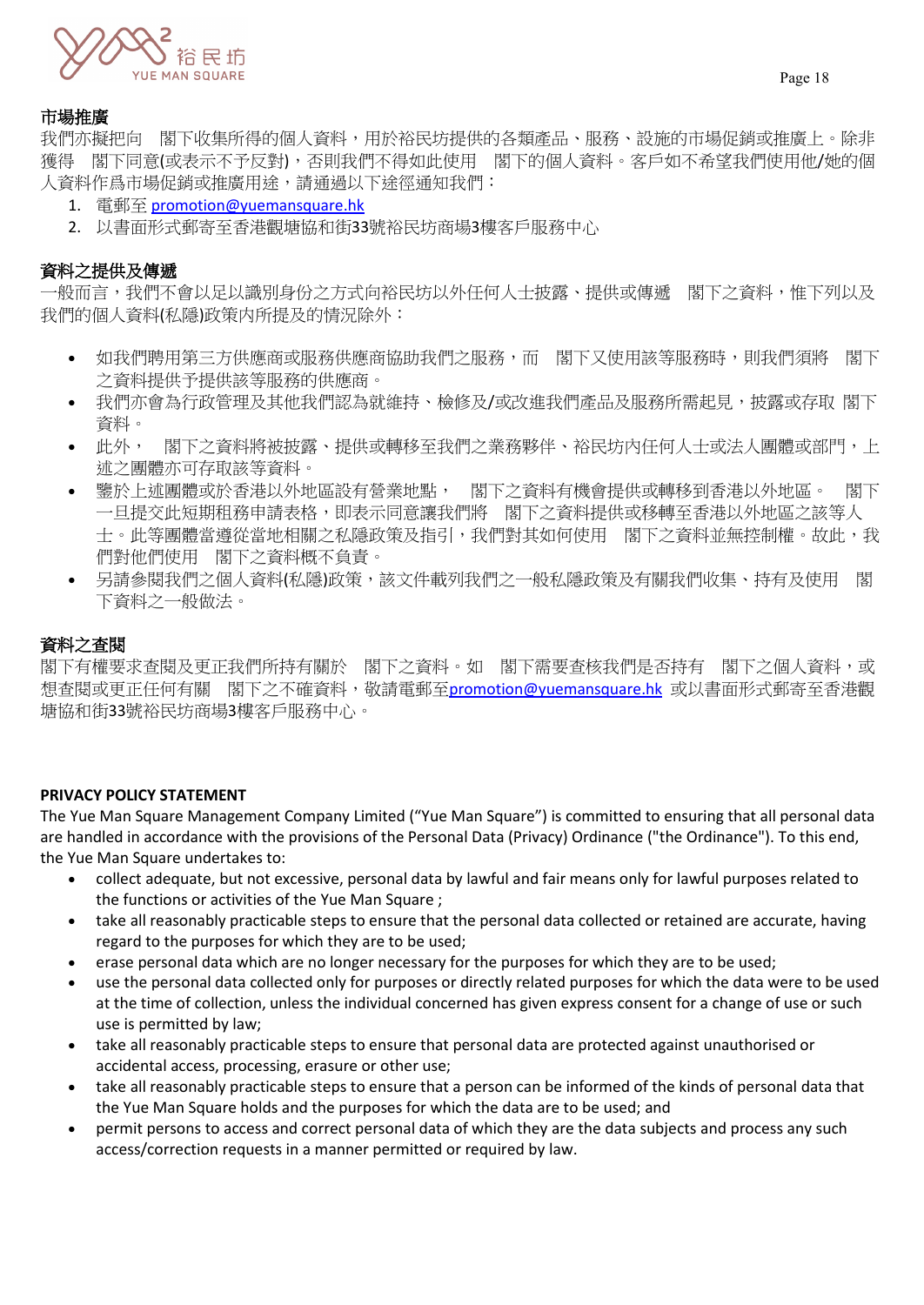

### **PERSONAL INFORMATION COLLECTION STATEMENT**

Yue Man Square Management Company Limited ("Yue Man Square") in complying with the requirements of the Personal Data (Privacy) Ordinance, Chapter 486 of the laws of the Hong Kong SAR, is committed to safeguarding your privacy online, and notifying you of certain matters when collecting information from you. This statement may change from time to time, so please check back periodically. By submit this use of exhibition/promotion venue application form to use our services, you agree to be bound by this statement at that time in force.

## **COLLECTION OF DATA**

At the time of subscription and at other times when using this website, you may be asked to provide us with personally identifiable information, such as your name, address, telephone number, facsimile number and e-mail address. It is necessary for us to collect your information for providing you the various information, services and activities offered on this website. You are not obliged to supply the data here but in event of failure to provide the information requested, we will not be able to provide you with the information, services and activities you requested.

# **PURPOSE AND USE OF DATA**

The information we collected will be used for the following purposes:

- to collect data for identity verification and records and to maintain contact lists for correspondence;
- to conduct researches and/or analyses from time to time for any purpose of Yue Man Square in connection with our business;
- to operate internal control, resolve disputes, troubleshoot problems and enforce our terms of use;
- to deliver information to you that we believe you may have interest in, such as targeted banners, new services and products and other promotions and marketing materials;
- to contact you regarding administrative notices and communications relevant to your application of exhibition/promotion venue and to respond to your request; and
- to access information provided by customers in order to design or improve products, services or facilities to meet customers' need or fulfill their interest.
- We may also use your information to match user information with third-party data (i.e. to compare two sets of personal data collected for different purposes). By submit this use of exhibition/promotion venue application form, you consent to carry out this matching procedure when we deem it is necessary in order to provide our services.

In addition, we will also use your information in the following manner:

- We will share much of our data, including your information, with our business partners, subsidiaries, affiliated and associated companies.
- In order to provide you with more information and services, we have arranged content providers and service providers to provide information and services. It may be necessary for us to share your information with these content providers and service providers.
- If we add new features or services that might require the sharing of your personal information with an additional advertiser or sponsor, we will provide you with notice and the opportunity to opt-out to receive these offers.

# **DIRECT MARKETING**

We intend to use your personal information collected by us for marketing and promotion of any products, services, facilities offered or provided by Yue Man Square. We may not so use your personal information unless we have received your consent (or your indication of no objection) to the intended use. If any customer does not want us to use his/her personal data for marketing or promotional purposes, please inform us via the following channels:

- 1. Email to [promotion@yuemansquare.hk](mailto:promotion@yuemansquare.hk)
- 2. Request in writing and send to Customer Service Centre, L3, Yue Man Square, 33 Hip Wo Street, Kwun Tong, Kowloon